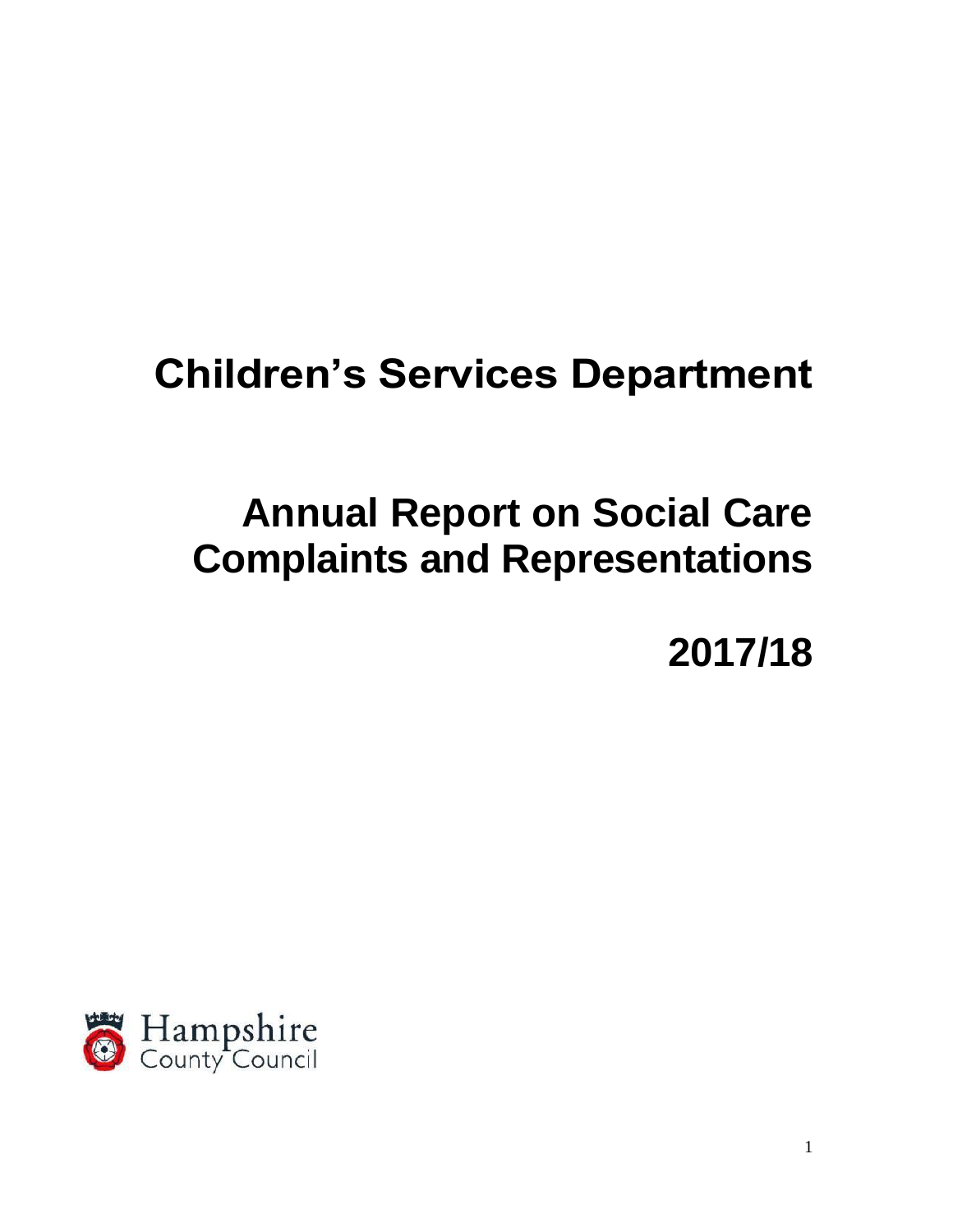# **Executive Summary**

The Annual Report is a public document, providing a mechanism by which the Children's Services Department (the department) can be kept informed about the operation and effectiveness of its complaints procedure and support learning from complaints. This document covers the reporting period 01 April 2017 to 31 March 2018.

The key findings within the report can be summarised as:

1. The total number of representations recorded by CSCT in the reporting period was 982. This represents a 12.3% overall increase from the number received in the previous reporting period

The number of statutory complaint show a reduction of 67 (down 25.9%) on the previous reporting period, against the number of corporate complaint received slightly increasing by five representations. The number of 'Other' representations has significantly increased (30.4%) on the previous reporting period's number, which also includes increases in the number of case concerns and 'ad-hoc' representations.

- 2. 54% (was 52% in 2016/17) of statutory Stage One complaints were responded to within the upper time limit, but outside of the standard deadline of 10 working days. This is permissible within the guidance, though it is important that the 10 day extension is viewed as an exception rather than standard practice. Four (as compared with 12 in 2016/17) statutory complaints were not responded to within the upper time limit of 20 working days.
- 3. The number of case concerns has increased significantly by 43 representations (30.9%) on the previous reporting period. This is attributable to an increase in the number of representations that could appropriately be managed and responded to as case matters/informal complaints. Case concerns are, in effect, case management issues which have been identified by CSCT. One characteristic of a case concern is that it requires more immediate attention and resolution than is afforded by the 10 day time limit for a formal complaint. This also illustrates a change to facilitating earlier resolution and therefore negating the need for matters to enter the formal complaint process. This approach is only considered when it is advantageous to the individual and/or in the best interest of the child concerned.
- 4. During the reporting period three complaints progressed to statutory Stage Two investigation (the same as in 2016/17). Of these three, one progressed to Stage Three. The remaining complaint investigations had also been completed by the end of the reporting period.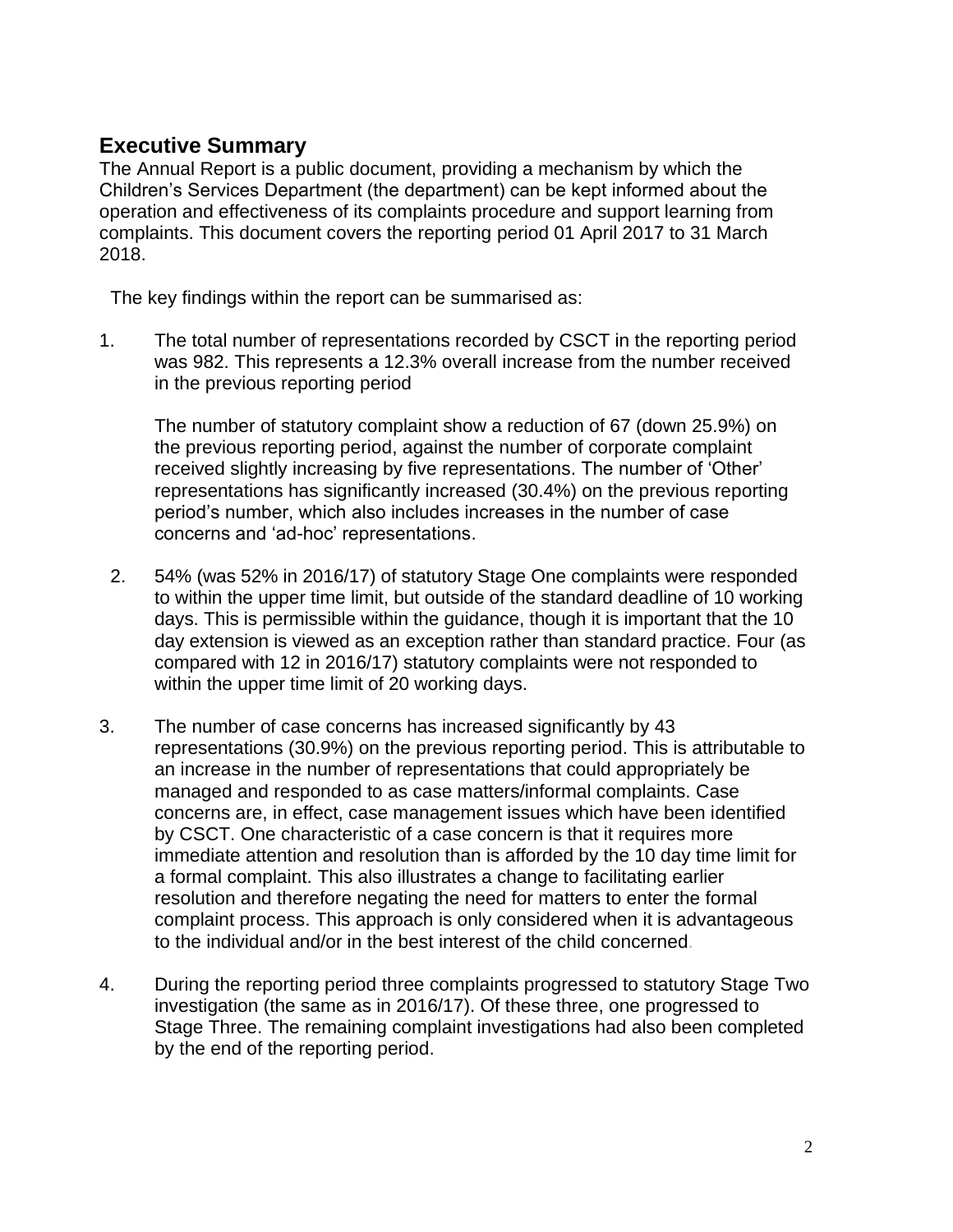- 6. Resource issues resulted in 6 complaints (where the complainant had indicated a wish to progress their complaint) were unable to be progressed to Stage Two investigation within the reporting period.
- 7. Analysis of the nature of complaints, the social characteristics and the demographic of complainants is routinely carried out. There is no evidence of disproportionate representation of any vulnerable group.

The report also identifies 6 recommendations for CSCT or the wider department to implement or monitor, as appropriate, during the 2018/19 reporting period:

**Recommendation 1 -** Review efficacy and therefore need for hard copy complaint leaflet/form.

**Recommendation 2 -** Review resources required for Stage Two complaint escalation, specifically in respect of having sufficient Investigating Officers to escalate, within timescales, the increasing number of Stage Two investigations.

**Recommendation 3 -** Identify how potential complaints could be resolved by the service prior to entering the formal complaints process.

**Recommendation 4 -** Identify a more apt approach to effectively capture learning from complaints whilst minimising the impact on practitioners and their managers. This may necessitate reviewing how resources are utilised in other areas of complaint management by the Children's Services Complaint Team (CSCT).

**Recommendation 5 -** Develop (with departmental leads) advocate information that can be shared with children and young people (Children Looked After and Children in Need) as appropriate.

**Recommendation 6 -** Review the layout and content of the Annual Complaint Report to ensure that pertinent intelligence is captured whilst still complying with the statutory complaint guidance.

The full report follows.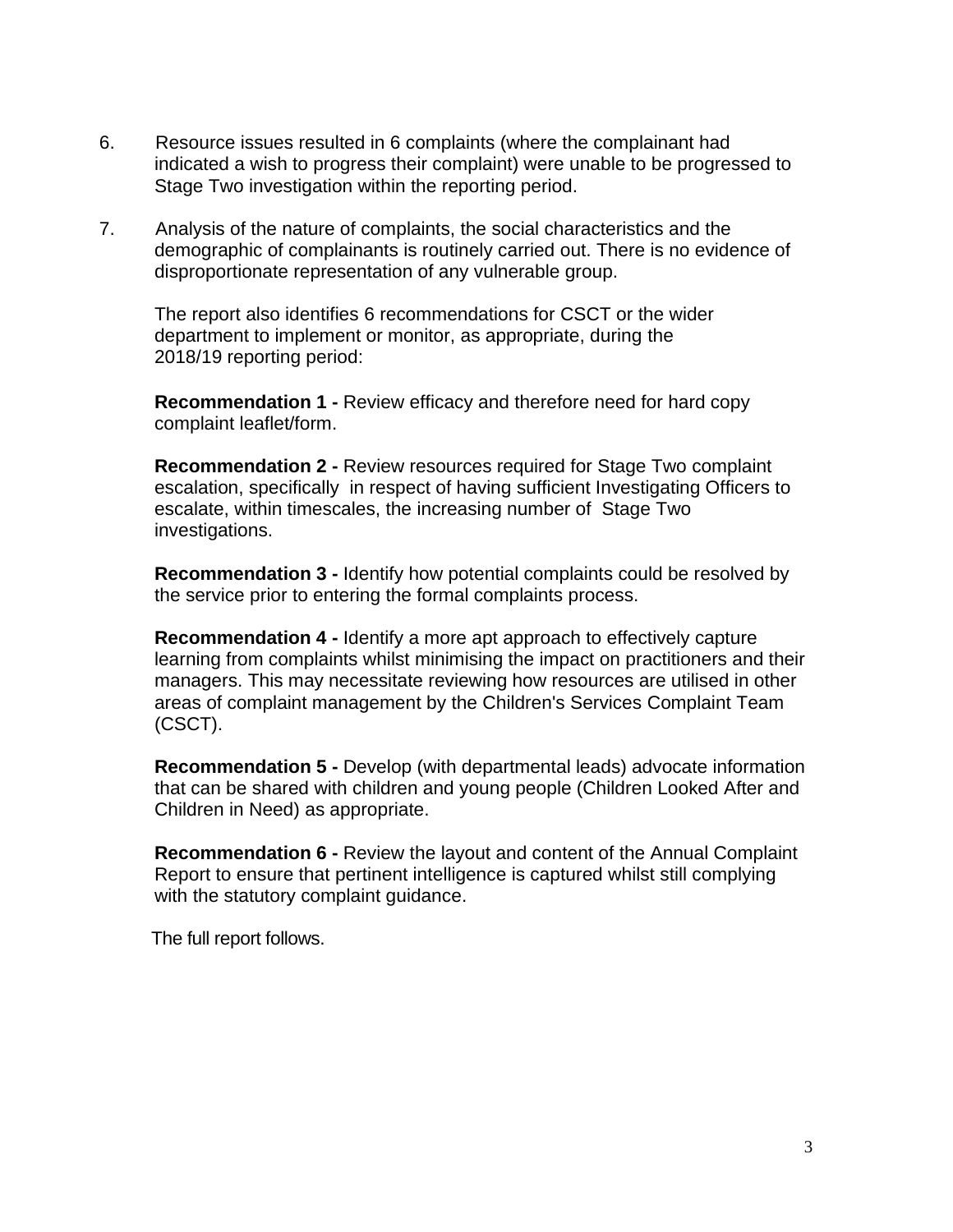# **1. Introduction**

- 1.1 The Children's Act 1989 *Representation Procedure (England) Regulations 2006* requires Children's Services Departments to operate and maintain a complaints procedure for social care complaints from children, young people or their representatives.
- 1.2 The statutory guidance, *Getting the Best from Complaints, DfES 2006* outlines the required procedures, which the Complaints Manager has responsibility for overseeing. The Annual Report is a public document, providing a mechanism by which the department can be kept informed about the operation and effectiveness of its complaints procedure and support learning from complaints.
- 1.3 To provide an overall picture of Children's Services complaints, some information about non statutory complaints has been included in the report.

# **2. The procedure**

- 2.1 Social care (statutory) complaints from or relating to children and young people are managed through the three-stage statutory process. These complaints relate exclusively to the Children and Families branch of the Children's Services Department (the department). Non-social care (non statutory) complaints are responded to under the three-stage corporate complaint process. These complaints tend to be predominantly about the Education and Inclusion branch of the department and include complaints about key services such as Special Educational Needs (SEN). The Access, Performance and Resources branch and Children and Families branch also generate complaints that require managing under the non statutory complaint process such as complaints about schools admission and the complaint process itself. The non statutory complaint process is used when a complaint is focused on policy and process i.e. compliance with policy, rather than direct intervention with children and their families.
- 2.2 In addition to the above, a third complaint process is involved when responding to complaints that are specifically about the process, outcome or decision of Child Protection Conferences. The Children's Services Complaint Team (CSCT) has a specific role in Stage Two of the Local Safeguarding Children's Board (LSCB) complaint process.
- 2.3 School complaints are managed through each individual school's complaint process. CSCT will advise on the general principles and processes if contacted by parents, carers, schools or governors and on occasions, young people. As in previous reporting periods the number of contact relating to school complaint continues to decline.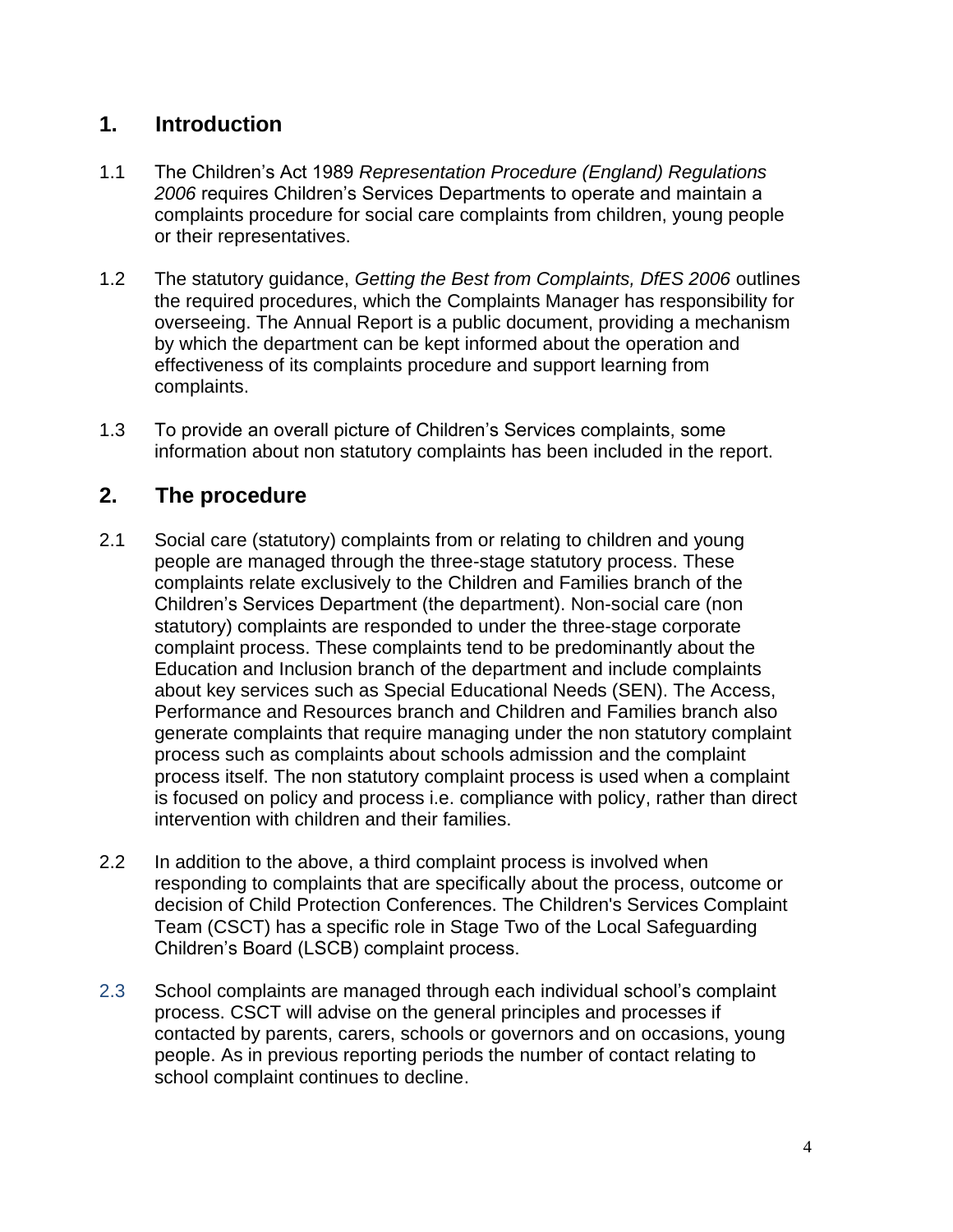# **3. Publicity and information**

3.1 Both the generic complaint leaflet and the '*What Do You Think'* leaflet specifically designed for use by children and young people, remain available. However, the updated complaints pages on Hantsweb are now the primary source of information providing a comprehensive guide to making a complaint, comment or compliment about the Children's Services Department that falls within the statutory complaint process. During the reporting period advocacy was provided on a contractual basis to the department although this was not utilised by any of the young people who made a complaint in their own right.

# **4. Data and analysis**

# **4.1 Children's Services Complaints 1 April 2017 – March 2018**

The 'CSC Respond' data base was fully operational during the reporting period 01 April 2017 to 31 March 2018. Data specifically relating to Hampshire County Council is separated from other data and extracted for reporting and analysis. Complaint records are held in compliance with the General Data Protection Regulation (GDPR) and the Data Protection Act 2018 (DPA2018).

# **4.2 Representations**

Table 1a below shows the totals for all representations received by or reported to CSCT in the reporting period. Definitions for each are shown in Appendix 1.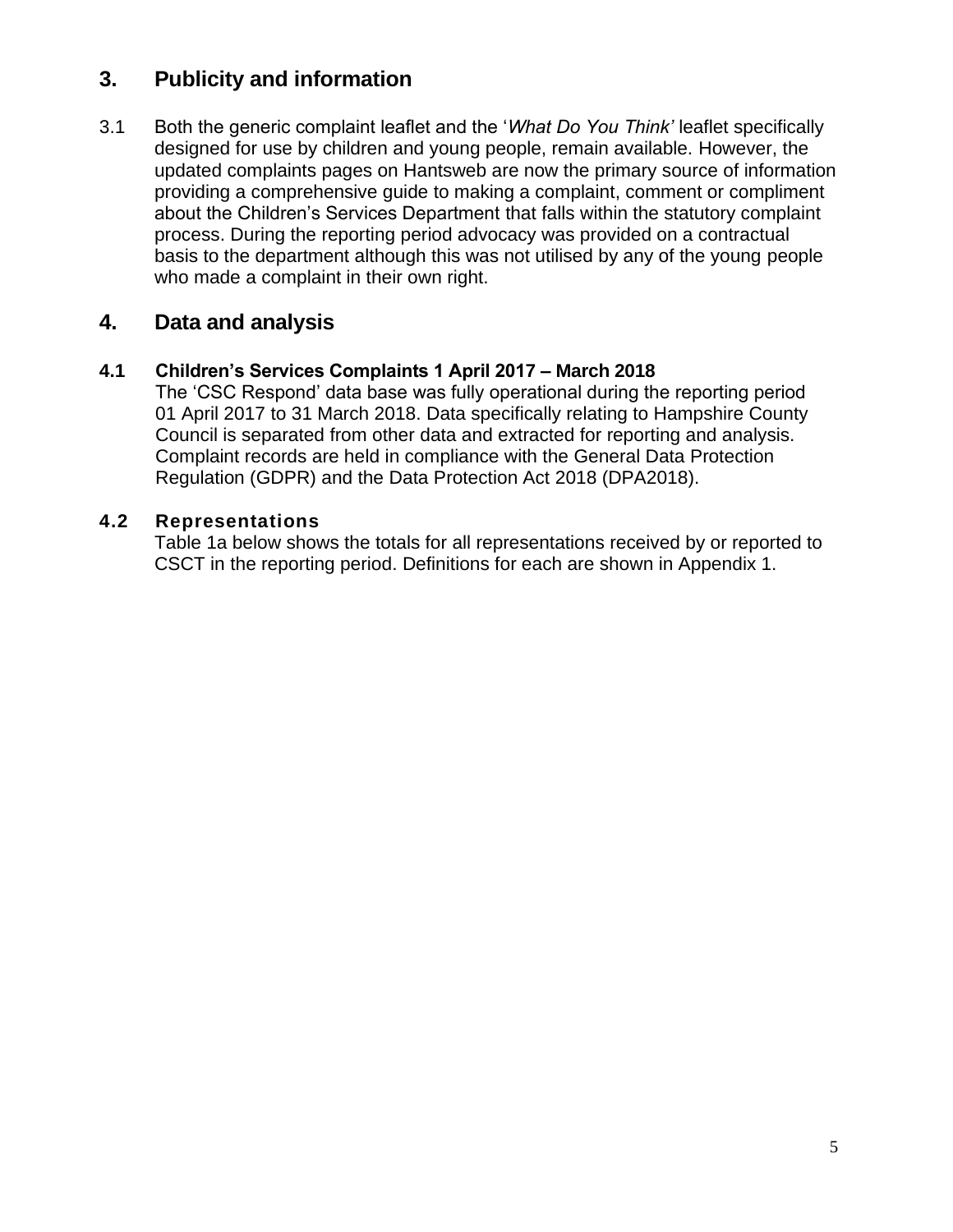|                                                | <b>Financial Year</b> |                |  |
|------------------------------------------------|-----------------------|----------------|--|
| <b>Type of representation</b>                  | 2017/18               | 2016/17        |  |
| <b>Statutory</b>                               |                       |                |  |
| Complaint                                      | 131                   | 173            |  |
| Pre-complaint (to Statutory Stage 1 Complaint) | 16                    | 8              |  |
| Area initiated complaint                       | 12                    | 18             |  |
| Refused                                        | 33                    | 60             |  |
| <b>Total statutory representations</b>         | 192                   | 259            |  |
| <b>Non-Statutory</b>                           |                       |                |  |
| Complaint                                      | 88                    | 80             |  |
| Pre-complaint (to Corporate Stage 2 Complaint) | $\overline{2}$        | 3              |  |
| Area initiated complaint                       | $\overline{7}$        | 12             |  |
| Refused                                        | 19                    | 14             |  |
| <b>Total non-statutory representations</b>     | 116                   | 109            |  |
| <b>Other</b>                                   |                       |                |  |
| Pre-complaint                                  | 76                    | 85             |  |
| Professional to Professional Complaint         | 7                     | 21             |  |
| <b>LSCB</b>                                    | 1                     | 3              |  |
| <b>LGSCO</b>                                   | 16                    | 26             |  |
| Case Concern                                   | 182                   | 139            |  |
| Miscellaneous                                  | 6                     | 25             |  |
| Compliment                                     | 6                     | 4              |  |
| HantsDirect handoff                            | 1                     | $\overline{3}$ |  |
| Data Breach, FOI or SAR                        | $\Omega$              | $\overline{0}$ |  |
| Informal complaints                            | 0                     | 0              |  |
| Request for info                               | $\Omega$              | $\Omega$       |  |
| Ad Hoc                                         | 379                   | 200            |  |
| <b>Total other representations</b>             | 674                   | 506            |  |
| <b>Total representations</b>                   | 982                   | 874            |  |

#### **Table 1a: Representations Received**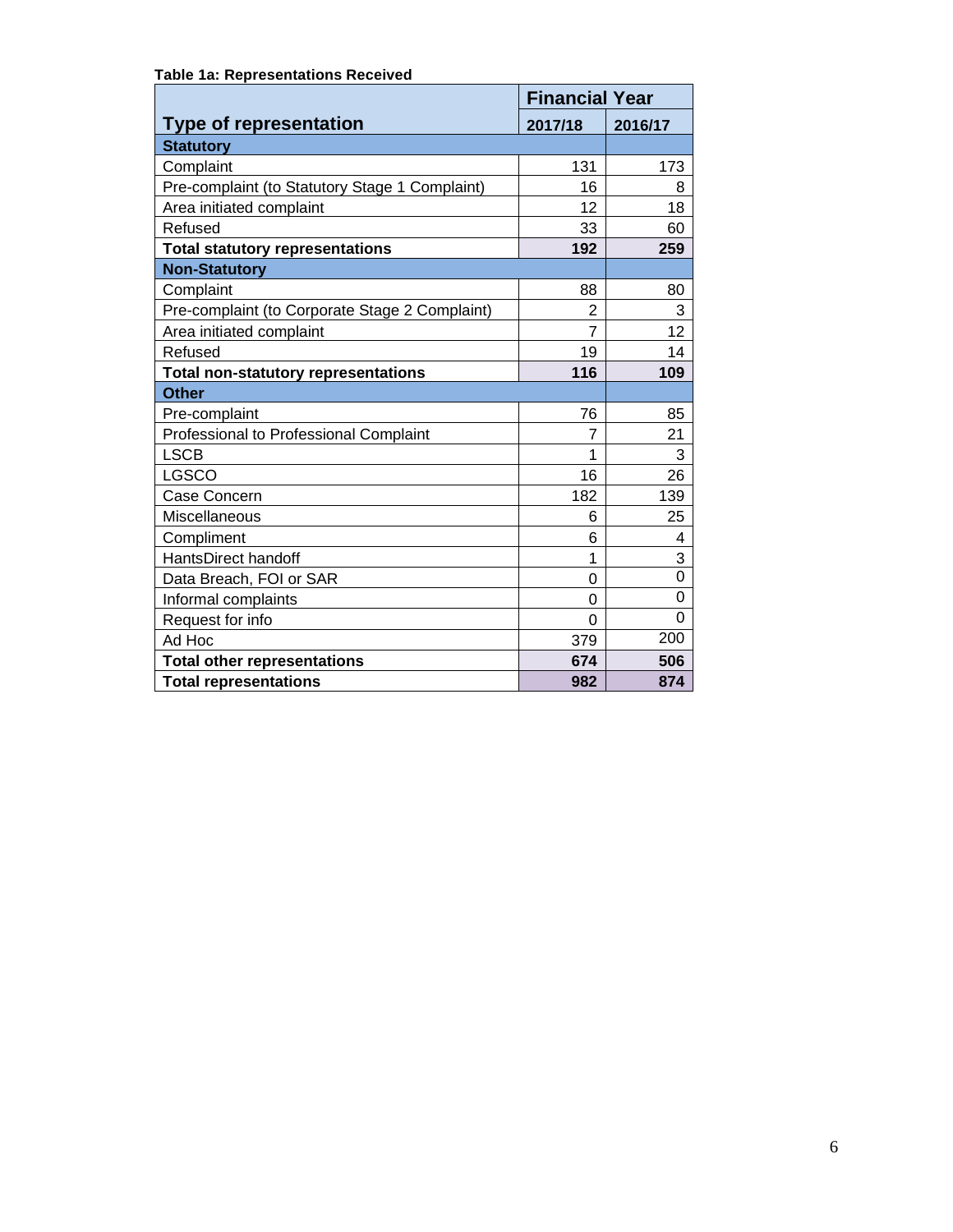**Table 1b: Breakdown of representations subsequently refused (subset of Table 1a)**

|                                      | <b>Financial Year</b> |                |
|--------------------------------------|-----------------------|----------------|
| <b>Refusal reason</b>                | 2017/18               | 2016/17        |
| <b>Statutory</b>                     |                       |                |
| <b>Court Proceedings</b>             | 6                     | 13             |
| No PR                                | 22                    | 33             |
| Not in Best Interest/Age of Child/YP | 0                     |                |
| Out of Time                          | 3                     | 6              |
| <b>Outside of Remit</b>              | 1                     | 7              |
| <b>Repeat Complaint</b>              | 1                     | 0              |
| <b>Total statutory refusals</b>      | 33                    | 60             |
| <b>Non-Statutory</b>                 |                       |                |
| No PR                                | 0                     | 3              |
| Not in Best Interest/Age of Child/YP | 0                     | $\overline{2}$ |
| Out of Time                          | 0                     | 0              |
| <b>Outside of Remit</b>              | 14                    | 7              |
| <b>Repeat Complaint</b>              | 0                     | $\overline{2}$ |
| <b>Tribunal/Court Proceedings</b>    | 5                     | 14             |
| <b>Total non-statutory refusals</b>  | 19                    | 74             |

# **4.3 Number of complaints**

- 4.3.1 The total number of representations recorded by CSCT in the reporting period was 982. This represents a 12.3% overall increase from the number received in the previous reporting period.
- 4.3.2 The number of statutory complaint show a reduction of 67 (down 25.9%) on the previous reporting period, against the number of corporate complaint received slightly increasing by five representations. The number of 'Other' representations has significantly increased (30.4%) on the previous reporting period's number, which also includes increases in the number of case concerns and 'ad-hoc' representations.
- 4.3.3 The number of case concerns has increased significantly by 43 representations (30.9%) on the previous reporting period. This is attributable to an increase in the number of representations that could appropriately be managed and responded to as case matters/informal complaints. Case concerns are, in effect, case management issues which have been identified by CSCT. One characteristic of a case concern is that it requires more immediate attention and resolution than is afforded by the 10 day time limit for a formal complaint. This also illustrates a change to facilitating earlier resolution and therefore negating the need for matters to enter the formal complaint process. This approach is only considered when it is advantageous to the individual and/or in the best interest of the child concerned.
- 4.3.4 Children's social care services continue to register low numbers of direct customer compliments. As in previous years one of the reasons for this could be the large number of interventions which are unsought and often unwelcome by families. In addition, many compliments are delivered verbally and often not captured. Compliments are useful to identify areas which are valued by service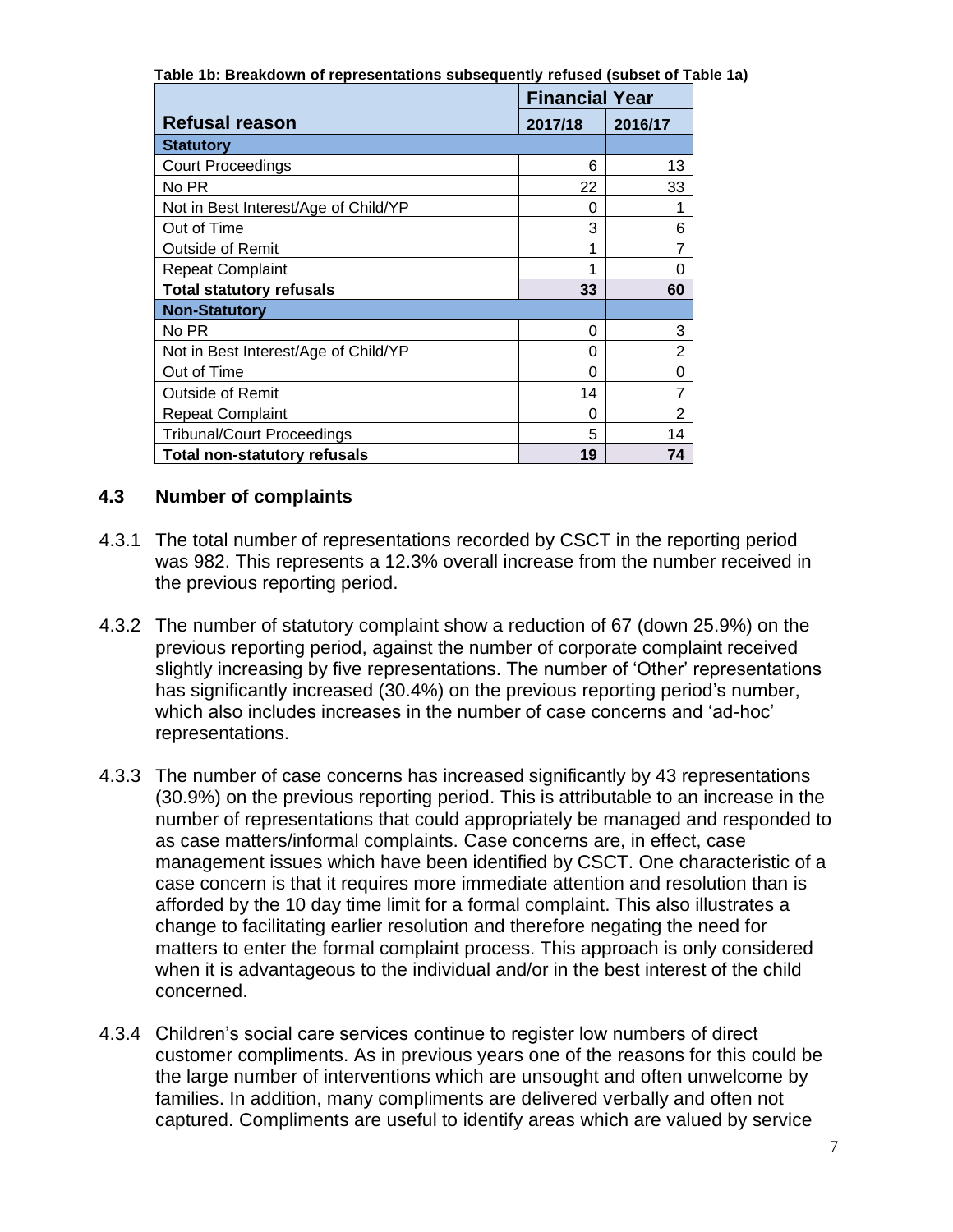users. Unfortunately, the revised process, introduced five years ago, to encourage improved capturing and reporting of comments and compliments, does not seemed to have had much impact. The number of compliments recorded by CSCT in 2017/18 was 6, an increase by 2 on the number received in the previous reporting period.

4.3.5 There has been a significant reduction in the number of 'statutory' refusals (45%) as demonstrated in Table 1b above. The majority of these refusals are still due to the individual not having Parental Responsibility. The number of 'non-statutory' refusals has also significantly reduced from 74 down to 19 (74.3%). The main reason being due to the request being outside the remit of the CSCT function.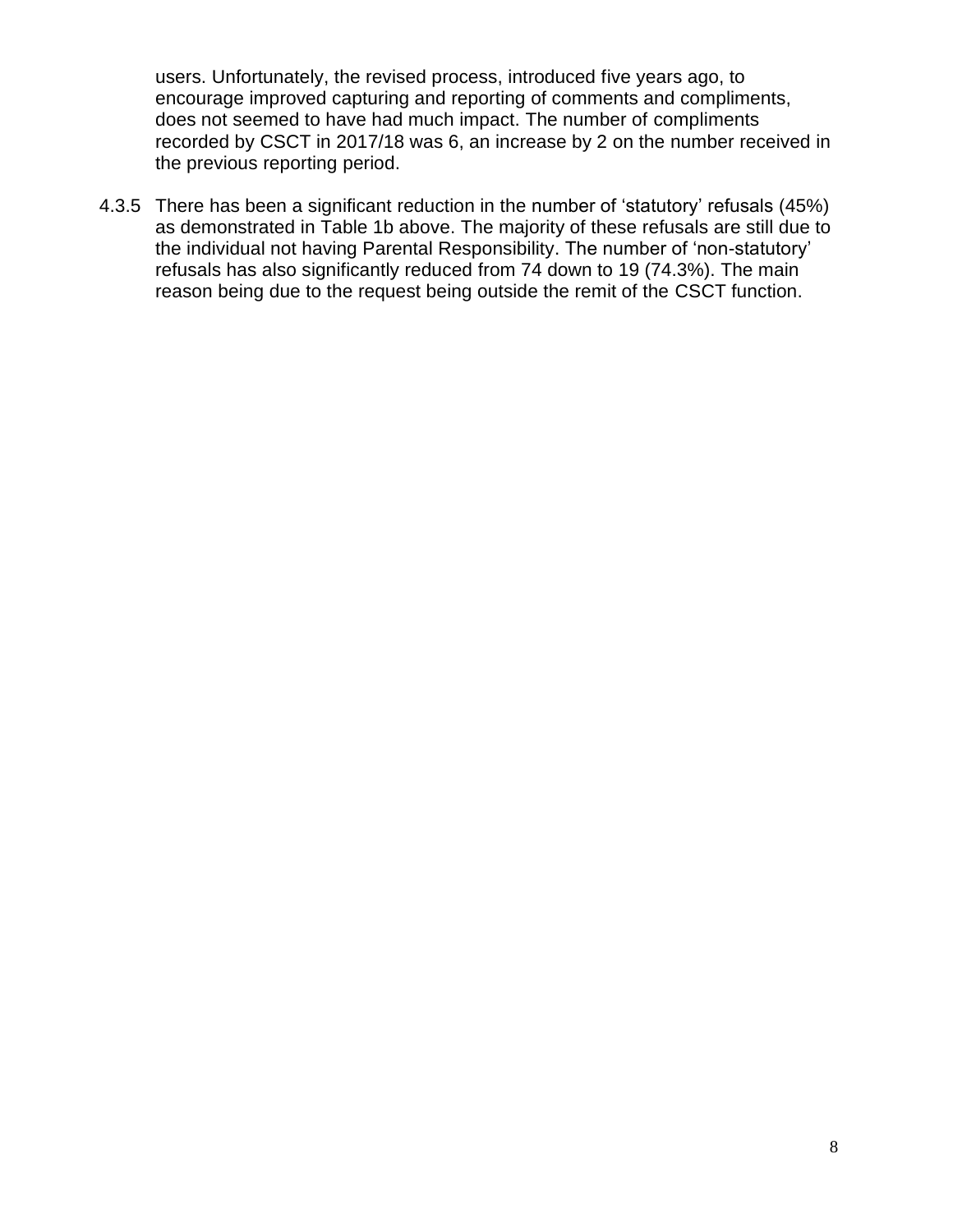# **4.4 Timescale compliance**

Table 2 below shows the total number of complaints responded to / progressed within the reporting period.

|                                                         | Table 2: Number of Complaints Responded to / Progressed within Reporting Period (all |
|---------------------------------------------------------|--------------------------------------------------------------------------------------|
| complaints received in 2017/18 or completed in 2017/18) |                                                                                      |

|                          |                                     |                           | <b>Financial Year</b> |                |           |                |           |  |
|--------------------------|-------------------------------------|---------------------------|-----------------------|----------------|-----------|----------------|-----------|--|
|                          | <b>Stage</b>                        |                           | 2017-2018             |                | 2016-2017 |                | 2015-2016 |  |
|                          | Stage 1                             |                           |                       |                |           |                |           |  |
|                          | Total number of complaints          | 142                       |                       | 182            |           | 214            |           |  |
|                          | - in 10 working days                | 61                        | (43%)                 | 75             | (41%)     | 98             | (46%)     |  |
|                          | - in between 10 and 20 working days | 77                        | (54%)                 | 95             | (52%)     | 109            | (51%)     |  |
|                          | - in over 20 working days           | 4                         | (3%)                  | 12             | (7%)      | $\overline{7}$ | (3%)      |  |
|                          | - average time to complete (days)   | 12.0                      |                       | 12.5           |           | 11.6           |           |  |
| Statutory complaints     | Stage 2                             |                           |                       |                |           |                |           |  |
|                          | Total number of complaints          | $\ensuremath{\mathsf{3}}$ |                       | 3              |           | 4              |           |  |
|                          | - in 25 working days                | 0                         | $(0\%)$               | 0              | (0%)      | 0              | (0%)      |  |
|                          | - in between 25 and 65 working days | 0                         | (0%)                  | 1              | (33%)     | 0              | (0%)      |  |
|                          | - in over 65 working days           | 3                         | (100%)                | $\overline{2}$ | (67%)     | 4              | $(100\%)$ |  |
|                          | - average time to complete (days)   | 180                       |                       | 161            |           | 228.0          |           |  |
|                          | Stage 3                             |                           |                       |                |           |                |           |  |
|                          | Total number of complaints          | 1                         |                       | $\mathbf 0$    |           | $\overline{2}$ |           |  |
|                          | - in under 50 working days          | 0                         | (0%)                  | 0              | $(-)$     | $\mathbf 0$    | (0%)      |  |
|                          | - in 50 working days                | 0                         | (0%)                  | 0              | $(-)$     | 1              | (50%)     |  |
|                          | - in over 50 working days           | 1                         | $(100\%)$             | 0              | $(-)$     | 1              | (50%)     |  |
|                          | - average time to complete (days)   | 53.0                      |                       | 0.0            |           | 44.0           |           |  |
|                          | Stage 2                             |                           |                       |                |           |                |           |  |
|                          | Total number of complaints          | 84                        |                       | 79             |           | 113            |           |  |
|                          | - in 10 working days                | 44                        | (52%)                 | 19             | (24%)     | 56             | (50%)     |  |
|                          | - in between 10 and 20 working days | 32                        | (38%)                 | 42             | (53%)     | 49             | (43%)     |  |
|                          | - in over 20 working days           | 8                         | (10%)                 | 18             | (23%)     | 8              | (7%)      |  |
|                          | - average time to complete (days)   | 12.0                      |                       | 16.0           |           | 13.7           |           |  |
|                          | Stage 3                             |                           |                       |                |           |                |           |  |
|                          | Total number of complaints          | 3                         |                       | 6              |           | 4              |           |  |
| Non-statutory complaints | - in 20 working days                | 0                         | (0%)                  | 0              | (0%)      | 1              | (25%)     |  |
|                          | - in over 20 working days           | 3                         | $(100\%)$             | 6              | $(100\%)$ | 3              | (75%)     |  |
|                          | - average time to complete (days)   | 25.3                      |                       | 36.0           |           | 25.8           |           |  |

\*Percentage calculated to zero decimal places

- 4.4.1 Table 2 shows the total of statutory and non-statutory complaints received, excluding area-initiated, refused complaints and any representations that did not fall into either the statutory or non-statutory categories.
- 4.4.2 Teams can respond directly to complaints received without involving CSCT. No data is collected in respect of these complaints and therefore a number of complaints across Children's Services are received and responded to but are not included in the data used for this report. This means that the number of complaint received by Children's Services is underreported.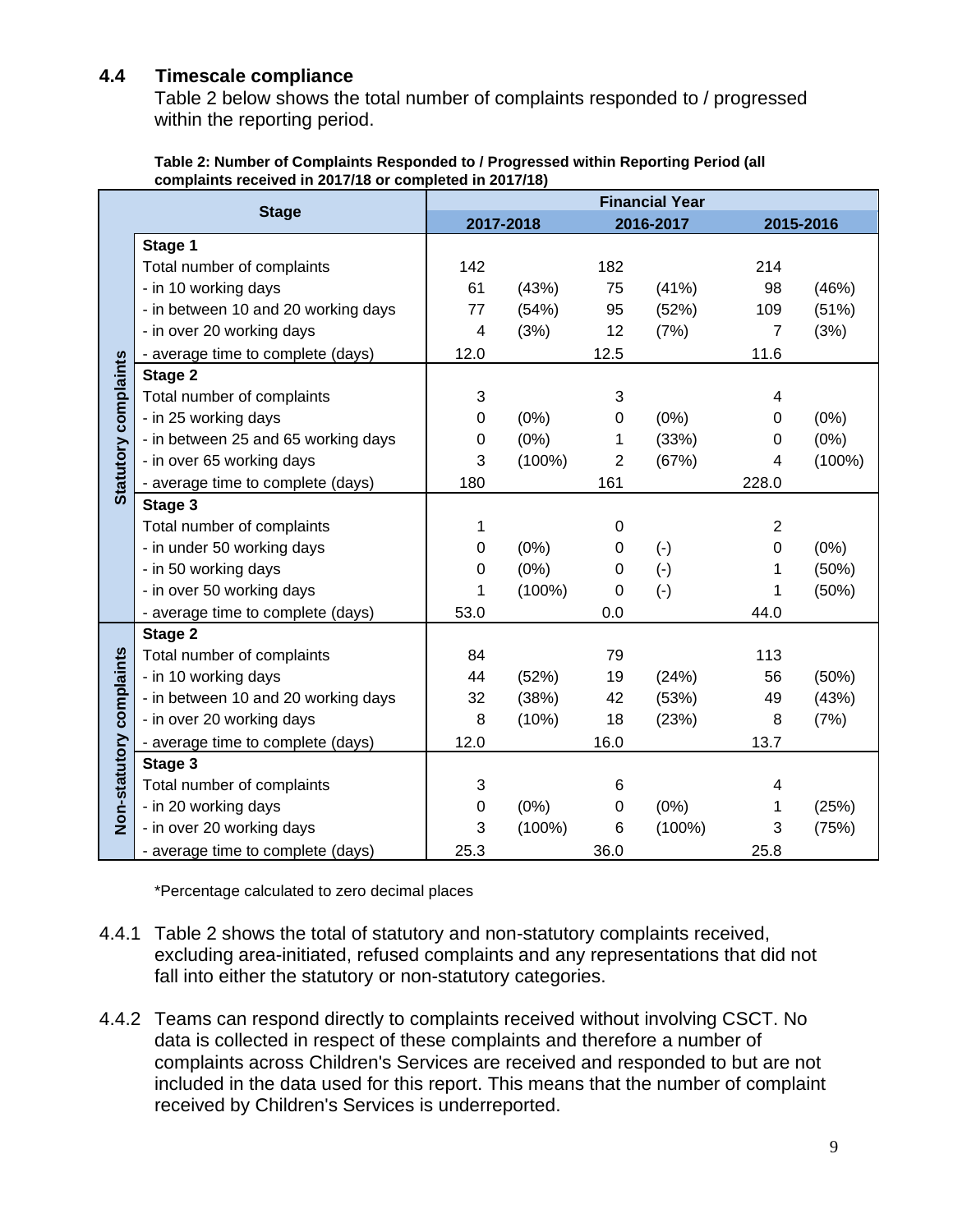- 4.4.3 Stage One of the corporate procedure (followed for non-social care complaints) is not directly comparable with the statutory complaint process. Stage Two of the corporate process is a more accurate alignment to Stage One of the statutory process. Please see Appendix 2 for an explanation of the social care and corporate complaints procedures.
- 4.4.4 All Stage Two and Three statutory complaints are managed by CSCT. This is also true of the majority of Stage Two complaints in relation to the non statutory process. CSCT work closely with the Corporate Information Compliance Team on complaints that reach Stage Three of the corporate process. CSCT also manage all complaints referred to the Council by the Local Government and Social Care Ombudsman (LGSCO). As can be seen in Table 2 above, during the reporting period, 97% (compared with 93% in 2016/17) of statutory Stage One complaints were responded to within the statutory timescales (10 working days with a possible extension to 20 working days).
- 4.4.5 54% (was 52% in 2016/17) of statutory Stage One complaints were responded to within the upper time limit, but outside of the standard deadline of 10 working days. This is permissible within the guidance, though it is important that the 10 day extension is viewed as an exception rather than standard practice. Four (as compared with 12 in 2016/17) statutory complaints were not responded to within the upper time limit of 20 working days. The timescale compliance is one indication of the high degree of collaborative working between locality teams and CSCT with regard to both statutory and non statutory complaints. The quality of responses produced by the manager (District Manager or equivalent) at the initial stages of the process is a significant contributory factor in positive resolution of complaints. However, timescale compliance remains a concern as the increasing demands on operational teams and CSCT as well as the complexity of a high number of the complaints received will continue to impact, potentially negatively, on timescale compliance.
- 4.4.6 During the reporting period three complaints progressed to statutory Stage Two investigation (the same as in 2016/17). Of these three, one progressed to Stage Three. The remaining complaint investigations had also been completed by the end of the reporting period.
- 4.4.7 Resource issues resulted in 6 complaints (where the complainant had indicated a wish to progress their complaint) were unable to be progressed to Stage Two investigation within the reporting period.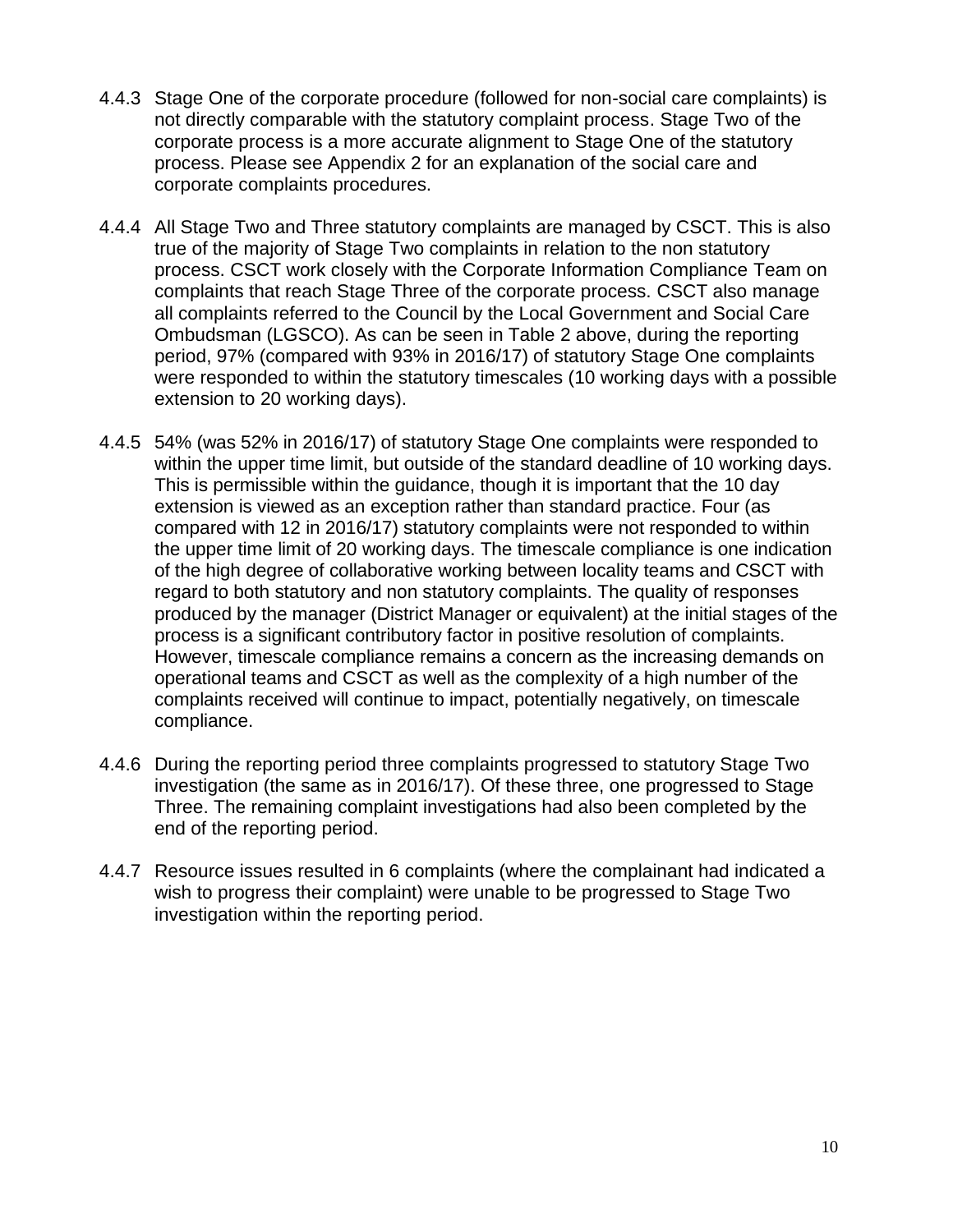## **How complaints are made and who makes them**

| $-0.00$ $-0.000$ $-0.000$ $-0.000$ $-0.000$ $-0.000$ |                       |        |     |           |     |           |  |  |
|------------------------------------------------------|-----------------------|--------|-----|-----------|-----|-----------|--|--|
| <b>Method</b>                                        | <b>Financial Year</b> |        |     |           |     |           |  |  |
|                                                      | 2017-2018             |        |     | 2016-2017 |     | 2015-2016 |  |  |
| E-mail                                               | 159                   | (52%)  | 193 | (52%)     | 165 | (41%)     |  |  |
| Letter                                               | 37                    | (12%)  | 62  | (17%)     | 84  | (21%)     |  |  |
| <b>Complaint Form</b>                                | 14                    | (4%)   | 26  | (7%)      | 45  | (11%)     |  |  |
| E-Form                                               | 77                    | (25%)  | 45  | (12%)     | 53  | (13%)     |  |  |
| Telephone                                            | 18                    | (6%)   | 39  | (11%)     | 52  | (13%)     |  |  |
| In Person                                            | 0                     | (0%)   |     | (0%)      | 0   | (0%)      |  |  |
| Via LGSCO                                            | 2                     | (1%)   |     | (0%)      | 0   | (0%)      |  |  |
| <b>Text Message</b>                                  | 0                     | (0%)   | 0   | (0%)      | 1   | (0%)      |  |  |
| <b>YP Complaint Form</b>                             | 1                     | (0%)   |     | (0%)      | 7   | (2%)      |  |  |
| <b>Total</b>                                         | 308                   | (100%) | 368 | (100%)    | 407 | (100%)    |  |  |

|  |  | Table 3a: Method Used to Make Complaints - how received |  |
|--|--|---------------------------------------------------------|--|
|  |  |                                                         |  |

\*Percentage calculated to zero decimal places

- 4.5.1 Table 3a above shows the method used to make the complaint received by CSCT directly or via recognized complaint 'routes' such as HantsDirect. The use of hard copy complaints forms continues to decline and now represents approximately 4% of total complaints received. Email still remains the most popular method for making a complaint.
- 4.5.2 Table 3b below provides a breakdown of the methods used by young people to make complaints, with email remaining one of the most popular methods for young people to make their complaints.

| <b>Method</b>            | <b>Financial Year</b> |           |   |           |    |           |  |
|--------------------------|-----------------------|-----------|---|-----------|----|-----------|--|
|                          |                       | 2017-2018 |   | 2016-2017 |    | 2015-2016 |  |
| E-mail                   | 3                     | (1%)      | 2 | (1%)      | 9  | (2%)      |  |
| Letter                   | 3                     | (1%)      | 2 | (1%)      |    | (0%)      |  |
| <b>Complaint Form</b>    | 2                     | (1%)      |   | (0%)      | 2  | (0%)      |  |
| E-Form                   | 2                     | (1%)      | 0 | (0%)      | 4  | (1%)      |  |
| Telephone                |                       | (1%)      | 0 | (0%)      | 0  | (0%)      |  |
| <b>YP Complaint Form</b> |                       | (0%)      | 0 | (0%)      |    | (0%)      |  |
| <b>Total</b>             | 12                    | (5%)      | 5 | (1%)      | 17 | (4%)      |  |

**Table 3b: Method Use to Make Complaints Young People's complaints (subset of table 3a)**

\*Percentage calculated to zero decimal places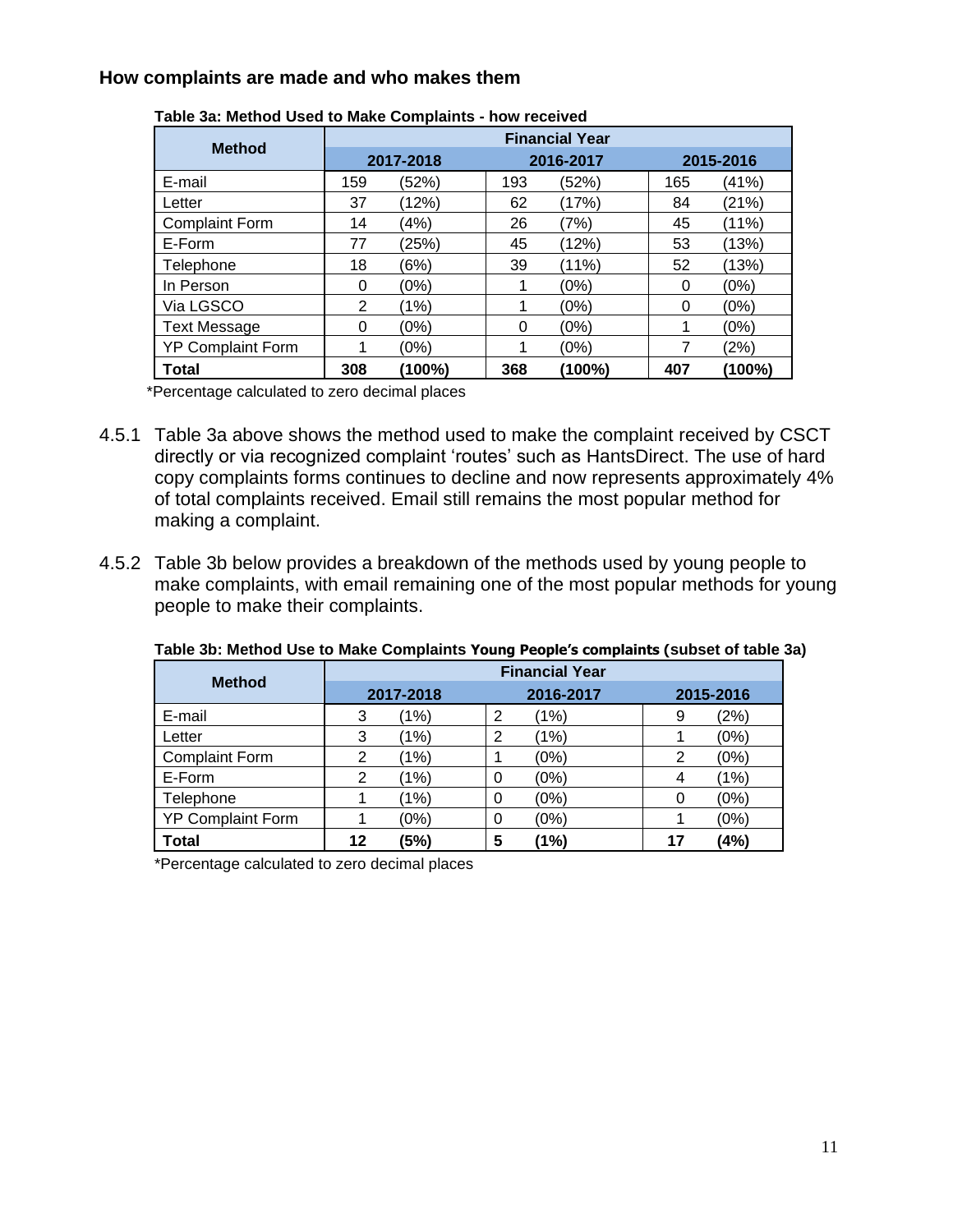



- 4.5.3 Email and letter continue to be popular mechanisms for complainants to make their initial representation. Email continues to make up over 50% of the total methods used. Electronic submission of complaints includes those received via HantsDirect and those made directly by complainants accessing the complaints webpages. Complaints received electronically via HantsDirect can require further communication with the complainant to obtain necessary details. When HantsDirect take a complaint over the phone it is recorded by the agent on an electronic form before being sent to CSCT. This method is designated as 'telephone' in the tables above to distinguish it from other methods.
- 4.5.4 Complainants who make initial contact by phone are encouraged to put their complaint in writing. Care is exercised to ensure that individual complainants are able to do this. Where a specific need is identified (literacy levels, disability etc.), a member of CSCT will take details over the phone and then send this to the complainant for confirmation before initiating the complaint process. Complainants wishing to make a complaint verbally are also given the option of calling HantsDirect. Occasionally where a clear need is identified, CSCT will meet with a complainant to take their complaint verbally.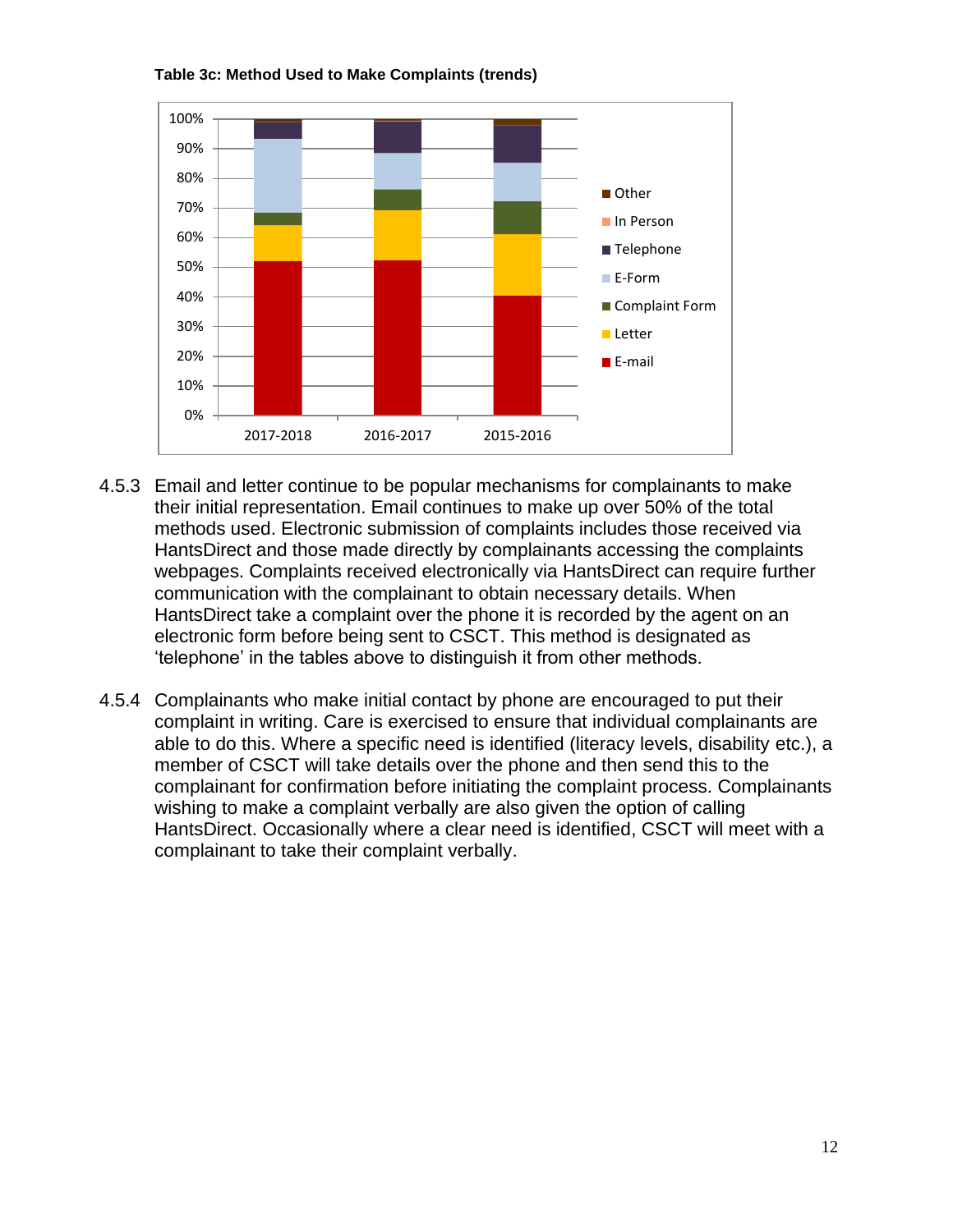|                                        | <b>Financial Year</b>   |           |                  |           |                |           |  |
|----------------------------------------|-------------------------|-----------|------------------|-----------|----------------|-----------|--|
| <b>Received from</b>                   | 2017-2018               |           |                  | 2016-2017 |                | 2015-2016 |  |
| <b>Parent/Adopter</b>                  |                         |           |                  |           |                |           |  |
| Parent                                 | 226                     | (73%)     | 276              | (75%)     | 305            | (75%)     |  |
| Adopter                                | 0                       | (0%)      | 0                | $(0\%)$   | 0              | (0%)      |  |
| Ex-Partner                             | 0                       | (0%)      | 0                | (0%)      | 0              | (0%)      |  |
| Partner                                | $\overline{2}$          | (1% )     | 4                | (1%)      | 5              | (1%)      |  |
| Step-Parent                            | $\overline{\mathbf{4}}$ | (1%)      | 8                | (2%)      | 5              | (1%)      |  |
| <b>Total Parent/Adopter</b>            | 232                     | (75%)     | 288              | (78%)     | 315            | (77%)     |  |
| <b>Non-Parent Relative</b>             |                         |           |                  |           |                |           |  |
| Grandparent                            | 27                      | (9%)      | 40               | (11%)     | 33             | (8%)      |  |
| Sibling                                | $\overline{2}$          | (1% )     | $\overline{2}$   | (1%)      | 1              | (0%)      |  |
| <b>Other Relative</b>                  | 10                      | (3%)      | 8                | (2%)      | 10             | (2%)      |  |
| <b>Total Non-Parent Relative</b>       | 39                      | (13%)     | 50               | (14%)     | 44             | (11%)     |  |
| <b>Foster Carer/Prospective Foster</b> |                         |           |                  |           |                |           |  |
| Carer                                  |                         |           |                  |           |                |           |  |
| <b>Foster Carer</b>                    | 12                      | (3%)      | 8                | (2%)      | 14             | (3%)      |  |
| <b>Private Foster Carer</b>            | $\mathbf 0$             | (0%)      | 0                | (0%)      | 0              | (0%)      |  |
| Prospective Adopter/Foster Carer       | 1                       | (0%)      | 1                | (0%)      | 1              | (0% )     |  |
| Prospective Foster Carer               | $\mathbf 0$             | (0%)      | $\mathbf 0$      | $(0\%)$   | 0              | (0%)      |  |
| <b>Total Foster Carer/ Prospective</b> |                         |           |                  |           |                |           |  |
| <b>Foster Carer</b>                    | 13                      | (4%)      | $\boldsymbol{9}$ | (2%)      | 15             | (4%)      |  |
| <b>Service user</b>                    |                         |           |                  |           |                |           |  |
| Service user (adult)                   | 1                       | (0%)      | 3                | (1%)      | 3              | (1%)      |  |
| Service user (young person)            | 12                      | (5%)      | 5                | (1%)      | 17             | (4% )     |  |
| <b>Total Service User</b>              | 13                      | (5%)      | 8                | (2%)      | 20             | (5%)      |  |
| <b>Professional</b>                    | $\mathbf 0$             |           |                  |           |                |           |  |
| <b>Head Teacher</b>                    | $\mathbf 0$             | (0%)      | 0                | $(0\%)$   | 0              | $(0\%)$   |  |
| <b>Health Staff</b>                    | $\mathbf 0$             | (0%)      | 0                | (0%)      | 0              | (0%)      |  |
| Other Agency                           | $\mathbf 0$             | $(0\%)$   | 0                | $(0\%)$   | 0              | $(0\%)$   |  |
| Principal Transport Officer (HCC)      | 0                       | (0%)      | 0                | (0%)      | 0              | (0%)      |  |
| Other HCC Staff                        | 0                       | (0%)      | 0                | (0%)      | 1              | $(0\%)$   |  |
| <b>Other Professionals</b>             | 1                       | (0%)      | $\overline{2}$   | (1%)      | 5              | (1%)      |  |
| <b>Total Professional</b>              | 1                       | $(0\%)$   | $\mathbf{2}$     | (1%)      | $6\phantom{1}$ | (1%)      |  |
| <b>Advocate</b>                        | $\mathbf 0$             | $(0\%)$   | $\pmb{0}$        | (0%)      | 1              | (0%)      |  |
| <b>Miscellaneous</b>                   |                         |           |                  |           |                |           |  |
| Birth Parent of Adopted Child          | 0                       | (0%)      | 0                | $(0\%)$   | 0              | (0%)      |  |
| Friend/Neighbour                       | 3                       | (1%)      | 4                | (1%)      | 5              | (1%)      |  |
| Other                                  | 1                       | (0%)      | 4                | (1%)      | 1              | (0%)      |  |
| <b>Total Miscellaneous</b>             | 4                       | (1%)      | 8                | (2%)      | 6              | (1%)      |  |
| Unknown                                | 6                       | (2%)      | 3                | (1%)      | 0              | $(0\%)$   |  |
| <b>Total</b>                           | 308                     | $(100\%)$ | 368              | $(100\%)$ | 407            | (100%)    |  |

**Table 4a: Who makes complaints - received from**

\*Percentage calculated to zero decimal places

4.5.5 Most representations continue to be made by family members, the largest number from parents followed by grandparents, as demonstrated in Table 4a above and Table 4b on the following page.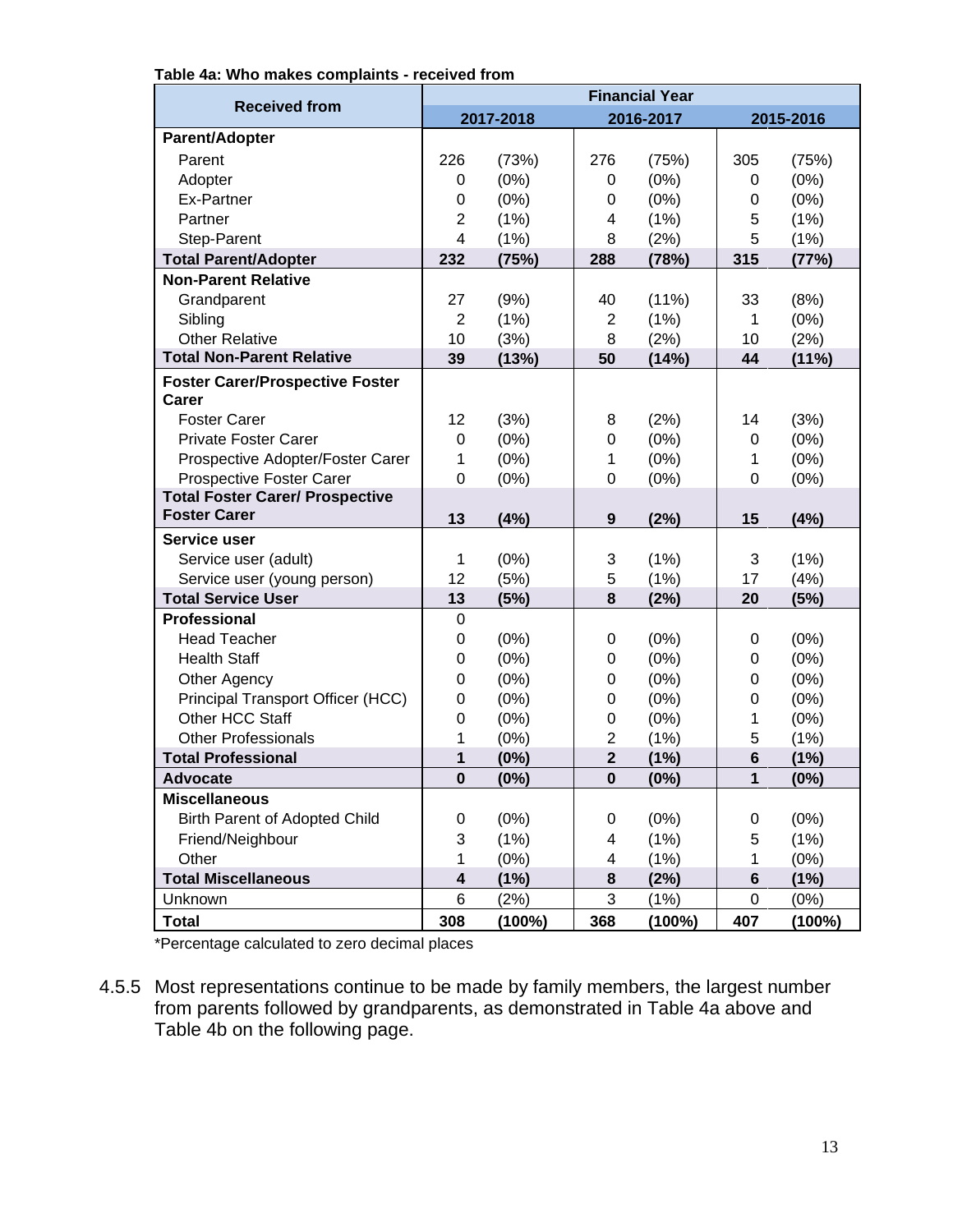

**Table 4b: Who makes complaints - received from (trends)**

4.5.6 The proportion of complaints received directly from children and young people increased to 12 received in this reporting period (5 in 2016/17). Any complaint from a young person no matter how received is accepted and responded to as a priority. However the reasons for the low number of complaints received from young people remains un-researched and therefore unknown.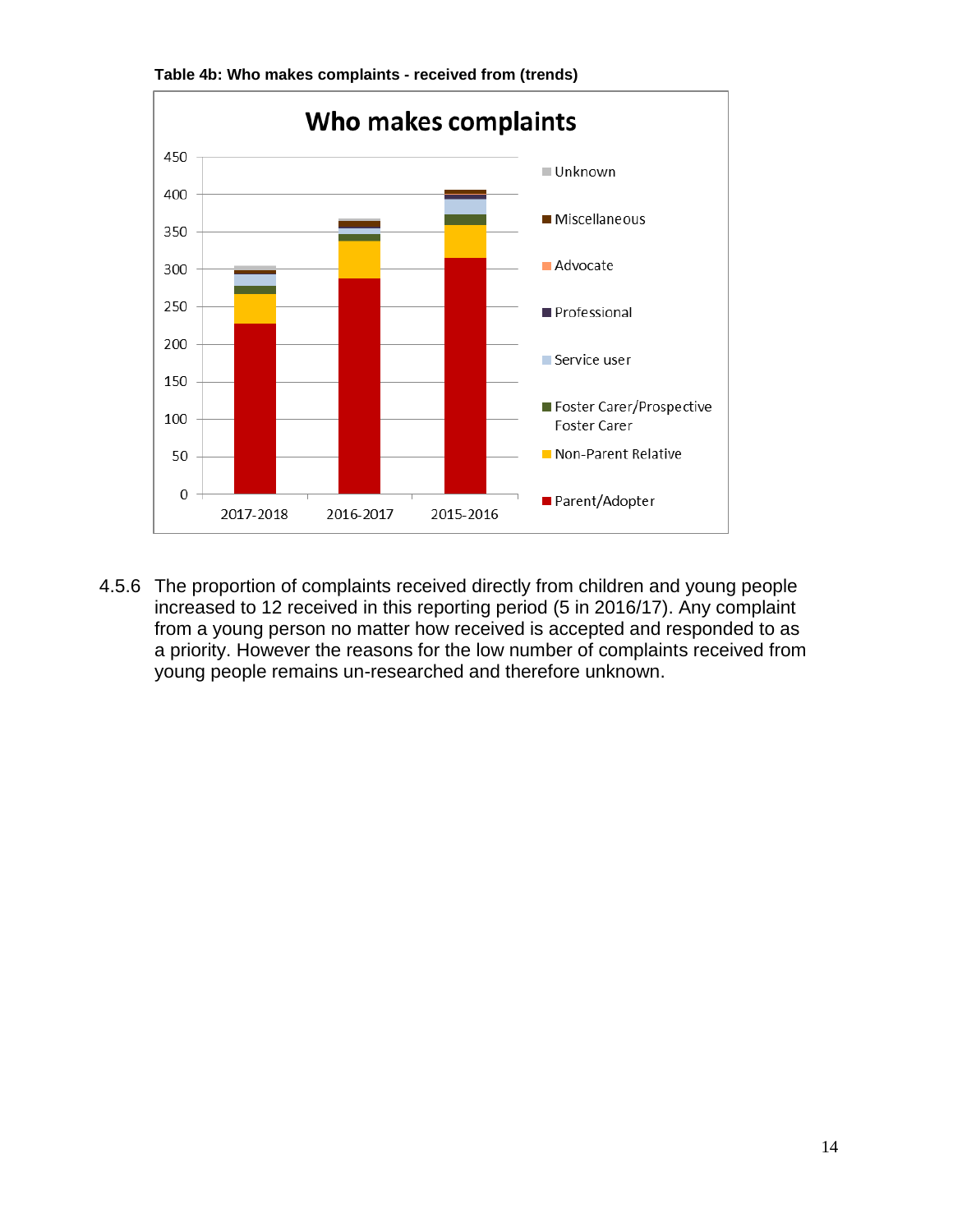# **4.6 Nature of complaints**

|                                            | <b>Number of representations</b> |                |  |
|--------------------------------------------|----------------------------------|----------------|--|
| <b>Nature</b>                              | 2017/18                          | 2016/17        |  |
| Application of Policy                      | 0                                | 0              |  |
| <b>Assessment Outcome</b>                  | 12                               | 11             |  |
| <b>Assessment Process</b>                  | 2                                | 2              |  |
| Change of Placement Decision               | 3                                | 0              |  |
| Change to Service                          | $\overline{2}$                   | 3              |  |
| <b>Child Protection Conference Outcome</b> |                                  | 0              |  |
| <b>Child Protection Conference Process</b> | 1                                | ი              |  |
| Delay in Provision of Service              | 4                                | 4              |  |
| Finance                                    | 1                                | 3              |  |
| Funding                                    | $\overline{2}$                   | 0              |  |
| Non Fulfilment of Duty                     | 51                               | 51             |  |
| Policy                                     | 0                                | 0              |  |
| Poor Communication                         | 9                                | 24             |  |
| <b>Professional Conduct</b>                | 31                               | 74             |  |
| <b>Quality of Service</b>                  | 56                               | 68             |  |
| <b>Refusal of Service</b>                  | 6                                | $\overline{2}$ |  |
| Safeguarding                               | $\overline{2}$                   |                |  |
| Other                                      | 5                                | 17             |  |
| Unknown                                    | 4                                |                |  |
| Total                                      | 192                              | 261            |  |

#### **Table 5a: Statutory Complaints - complaint nature**

- 4.6.1 For statutory complaints the largest number for this period were related to the 'Quality of Service' provided by Children's Services staff working with them as can be seen in Table 5a above. In 2016/17, it was 'Professional Conduct' which has seen a significant drop (58%) in this reporting period. As with previous years, 'professional conduct' and 'non fulfilment of duty' still remain two of the three main causes of complaints.
- 4.6.2 The low number of complaints received from young people in the reporting period, as set out in table 5b below, means that any analysis is problematic. The department did though see an increase of 50% in complaints received from young people for this period compared to 2016/17. Also, by accepting quality of service and non fulfillment of duty as pertaining to similar issues, the data does illustrate that these continue to make up almost half of the complaints made by young people.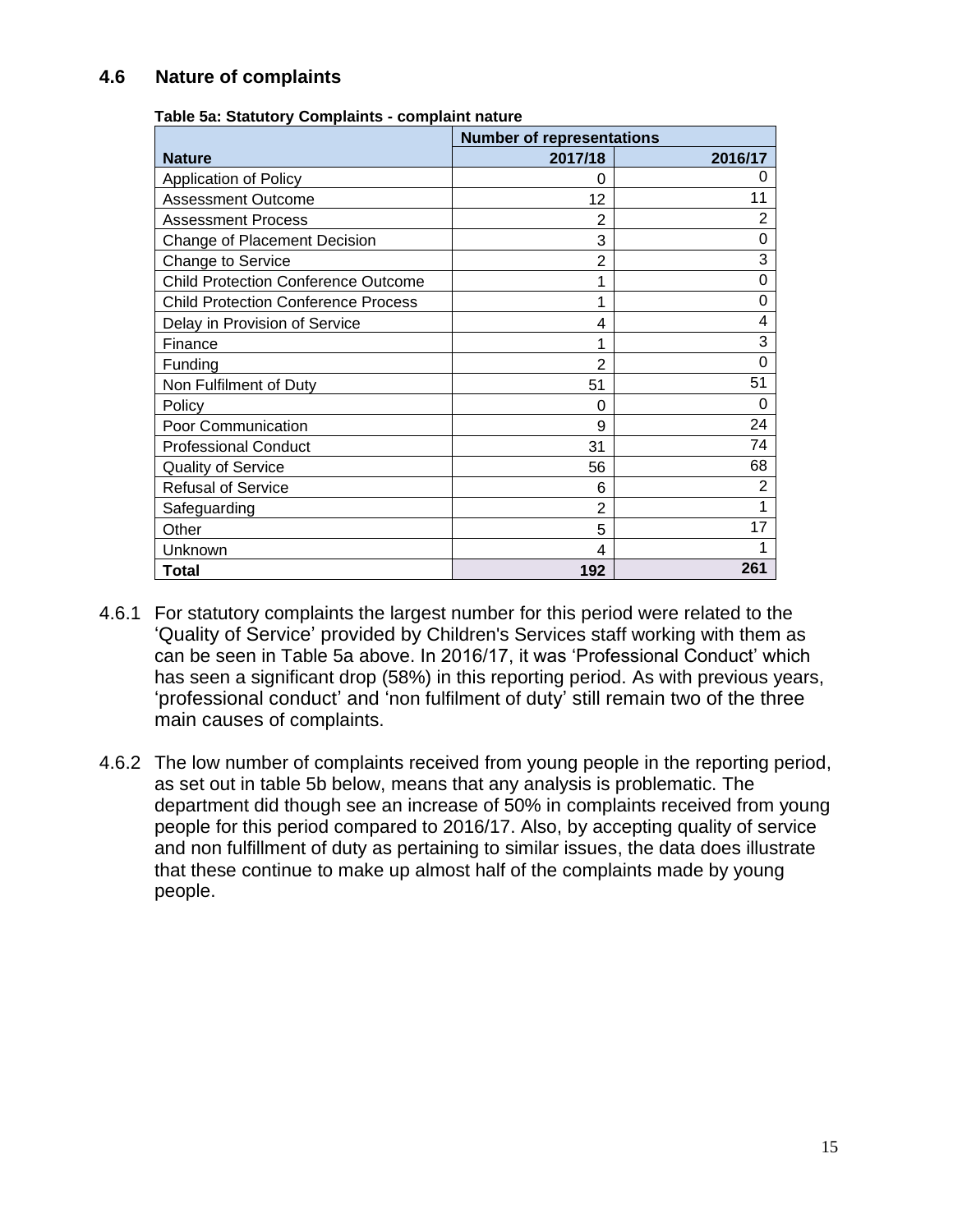**Table 5b: Young People's Complaints – complaint nature (subset of table 5a)**

|                              | <b>Number of representations</b> |         |  |
|------------------------------|----------------------------------|---------|--|
| <b>Nature</b>                | 2017/18                          | 2016/17 |  |
| <b>Assessment Outcome</b>    |                                  |         |  |
| Change of Placement Decision |                                  |         |  |
| Change to Service            |                                  |         |  |
| Non Fulfilment of Duty       | 3                                |         |  |
| <b>Professional Conduct</b>  | 3                                |         |  |
| Quality of Service           | າ                                |         |  |
| Other                        |                                  |         |  |
| Total                        |                                  |         |  |

4.6.3 Complaints purely about Children and Families policy and procedures come under the non statutory (corporate) complaint process. Table 5c below provides a breakdown of non statutory (corporate) complaints received into the department.

**Table 5c: Non-statutory (Corporate) Complaints - complaint nature**

|                                            | <b>Number of representations</b> |                |  |  |
|--------------------------------------------|----------------------------------|----------------|--|--|
| <b>Nature</b>                              | 2017/18                          | 2016/17        |  |  |
| <b>Application of Policy</b>               |                                  | 2              |  |  |
| <b>Assessment Outcome</b>                  | 8                                | 6              |  |  |
| <b>Assessment Process</b>                  | 2                                | 5              |  |  |
| Change to Service                          | 6                                | 0              |  |  |
| <b>Child Protection Conference Outcome</b> |                                  |                |  |  |
| <b>Child Protection Conference Process</b> |                                  | 0              |  |  |
| Delay in Provision of Service              | 14                               | 29             |  |  |
| Finance                                    | 5                                | 7              |  |  |
| Funding                                    | $\overline{2}$                   | 3              |  |  |
| Non Fulfilment of Duty                     | 8                                | 5              |  |  |
| Out of Education                           | 0                                | 2              |  |  |
| Policy                                     | 0                                |                |  |  |
| Poor Communication                         | 15                               | 6              |  |  |
| <b>Professional Conduct</b>                | 5                                | $\overline{2}$ |  |  |
| <b>Quality of Service</b>                  | 38                               | 19             |  |  |
| <b>Refusal of Service</b>                  | 3                                | 4              |  |  |
| Safeguarding                               | 3                                | 0              |  |  |
| Other                                      | 3                                | 16             |  |  |
| Unknown                                    |                                  |                |  |  |
| Total                                      | 116                              | 109            |  |  |

4.6.4 Non-statutory complaints include those made in relation to the SEN Service, School Admissions and Home to School Transport. The most common nature of non statutory complaints during the period, as set out in Table 5c above concerned 'Quality of Service', 'Poor Communication' and 'Delay in Provision of Service'. These themes made up 58% of non-statutory complaints received.

# **4.7 Service**

4.7.1 In respect of statutory complaints, as would be expected, the largest number of complaints received concern core business areas for the Children and Families Branch as set out in Table 6a, namely 'Children in Need', disabled children and 'Children Looked After'. Complaints about safeguarding issues are appropriately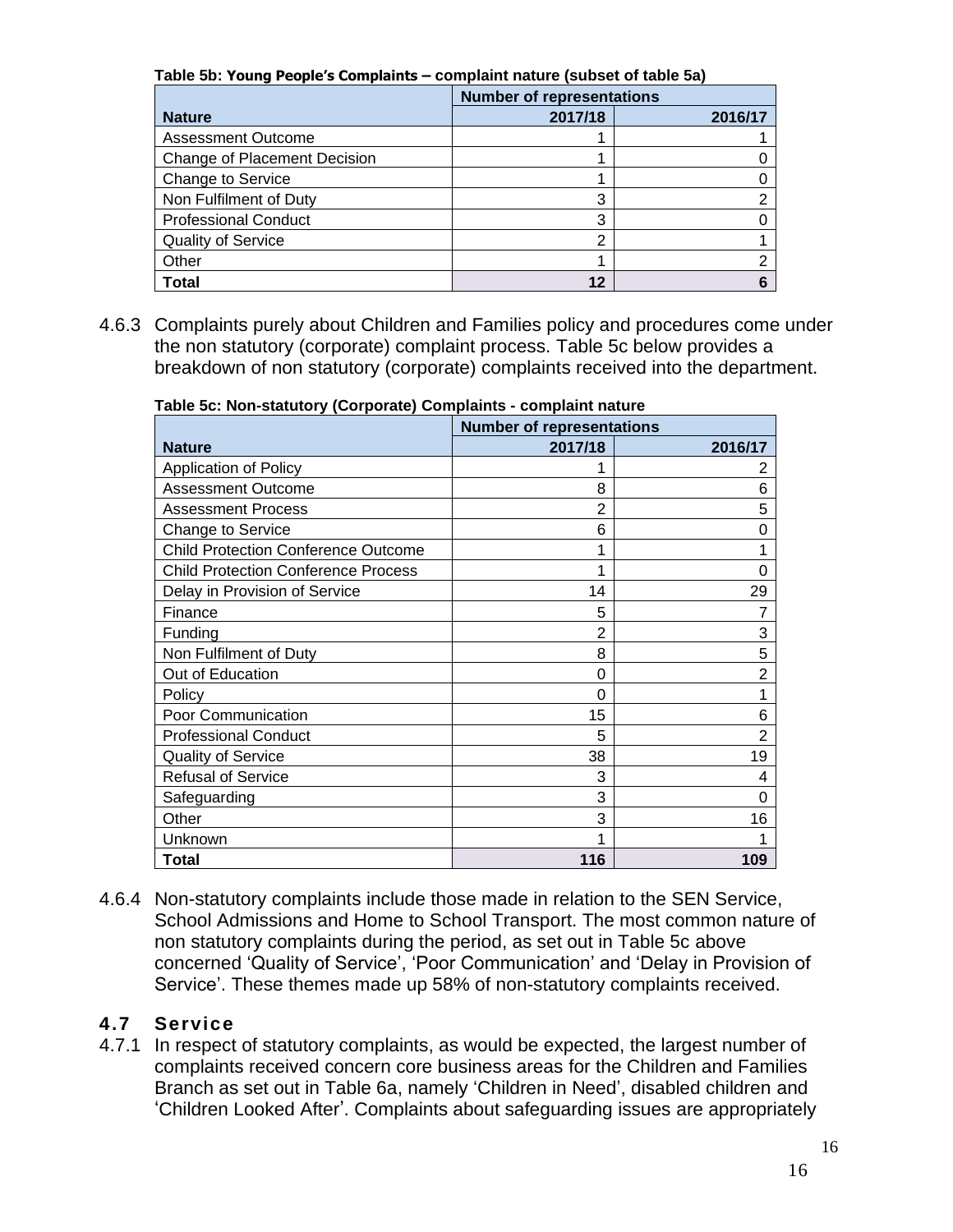aligned to the relevant service. Complaints about child protection conferences are managed in line with the LSCB complaint process.

|                                         | <b>Number of representations</b> |                |  |  |
|-----------------------------------------|----------------------------------|----------------|--|--|
| <b>Service</b>                          | 2017/18                          | 2016/17        |  |  |
| Adoption/Permanence                     | 2                                | 9              |  |  |
| <b>Care Leavers</b>                     | 3                                | $\overline{2}$ |  |  |
| CAST <sub>1</sub>                       | 22                               | 1              |  |  |
| CAST <sub>2</sub>                       | 11                               | 0              |  |  |
| CAST <sub>3</sub>                       | 4                                | 0              |  |  |
| CAST <sub>4</sub>                       | 5                                | 0              |  |  |
| Child in Need                           | 66                               | 149            |  |  |
| <b>Children Looked After</b>            | 21                               | 12             |  |  |
| Disabled Children's Team                | 14                               | 22             |  |  |
| Early Help Hub                          | 2                                | 6              |  |  |
| <b>Family Placement</b>                 | 0                                | 0              |  |  |
| <b>Family Support</b>                   | 1                                | 0              |  |  |
| HantsDirect / Out of Hours              | 0                                | 1              |  |  |
| <b>Independent Reviewing Service</b>    | 0                                | 0              |  |  |
| Intensive Support Service (ISS)         | 0                                | $\Omega$       |  |  |
| <b>MASH/CRT</b>                         | 11                               | 14             |  |  |
| Occupational Therapy                    | 1                                | 1              |  |  |
| Not receiving a service                 | $\overline{2}$                   | 1              |  |  |
| Reception & Assessment                  | 15                               | 36             |  |  |
| Safeguarding Team                       | 1                                | 0              |  |  |
| Services for Young People / YSS         | 0                                | 1              |  |  |
| <b>Specialist Residential Provision</b> | 0                                | $\overline{2}$ |  |  |
| YOT                                     | 0                                | 1              |  |  |
| Other/Unknown                           | 11                               | 3              |  |  |
| Total                                   | 192                              | 261            |  |  |

**Table 6a: Statutory Complaints - service involved**

#### **Table 6b: Young People's Complaints – service involved (subset of table 6a)**

|                          | <b>Number of representations</b> |         |  |
|--------------------------|----------------------------------|---------|--|
| <b>Service</b>           | 2017/18                          | 2016/17 |  |
| Care Leavers             | 3                                |         |  |
| CAST <sub>1</sub>        |                                  |         |  |
| Child in Need            | 4                                |         |  |
| Children Looked After    | 2                                |         |  |
| Disabled Children's Team | 0                                |         |  |
| Not receiving a service  |                                  |         |  |
| <b>Total</b>             | 12 <sup>7</sup>                  |         |  |

4.7.2 Of the 12 complaints received in this reporting period from young people a third concerned services for 'Children in Need', as can be seen in table 6b above. A further 25% were for services supporting 'Care Leavers' and 17% for 'Children Looked After'.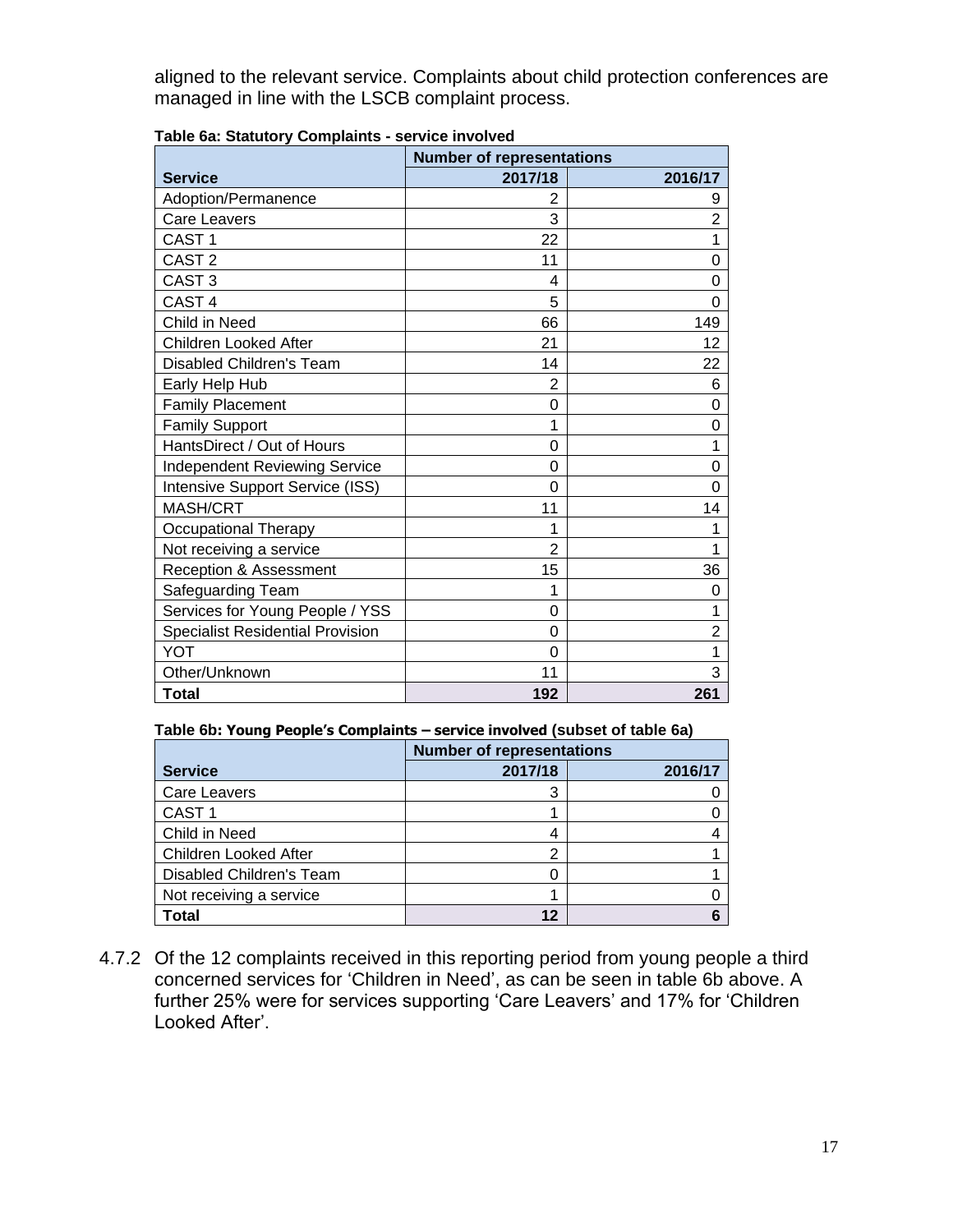|                                        | <b>Number of representations</b> |                |
|----------------------------------------|----------------------------------|----------------|
| <b>Service</b>                         | 2017/18                          | 2016/17        |
| Adoption/Permanence                    | 4                                | 2              |
| Care Leavers                           | $\overline{2}$                   | $\overline{2}$ |
| CAST <sub>1</sub>                      | 3                                | 0              |
| CAST <sub>2</sub>                      | 1                                | 0              |
| Child in Need                          | 8                                | 14             |
| <b>Children Looked After</b>           | $\overline{2}$                   | $\overline{2}$ |
| <b>Complaints Team</b>                 | 4                                | 1              |
| <b>Disabled Children's Team</b>        | 8                                | 5              |
| Education                              | 5                                | 4              |
| Early Help Hub                         | $\Omega$                         | 1              |
| <b>Early Years Services</b>            | 1                                | 0              |
| <b>Family Placement</b>                | $\overline{2}$                   | 1              |
| HantsDirect / Out of Hours             | 0                                | 0              |
| <b>Independent Reviewing Service</b>   | 1                                | 1              |
| <b>Intensive Support Service (ISS)</b> | 0                                | $\mathbf 0$    |
| MASH/CRT                               | 4                                | 6              |
| Non HCC                                | $\Omega$                         | 1              |
| Not receiving a service                | 3                                | 4              |
| <b>Reception &amp; Assessment</b>      | 5                                | 4              |
| Safeguarding                           | 0                                | $\overline{2}$ |
| <b>SAR</b>                             | $\Omega$                         | $\overline{2}$ |
| <b>School Admissions Team</b>          | $\overline{7}$                   | $\overline{3}$ |
| School Transport                       | 14                               | 10             |
| <b>SEN</b>                             | 40                               | 39             |
| Services for Young People / YSS        | 0                                | 1              |
| Other/Unknown                          | $\overline{2}$                   | 4              |
| Total                                  | 116                              | 109            |

**Table 6c: Non-statutory Complaints - service involved**

- 4.7.3 In respect of non statutory complaints received, the SEN Service continues to receive the most complaints (34%) during this period, the majority relating to Education, Health and Care Plans (EHCP). Table 6c above provides a full breakdown of non-statutory complaints for the reporting period by service.
- 4.7.4 One of the complaints made by a young person in the reporting period was managed via the non-statutory complaint process.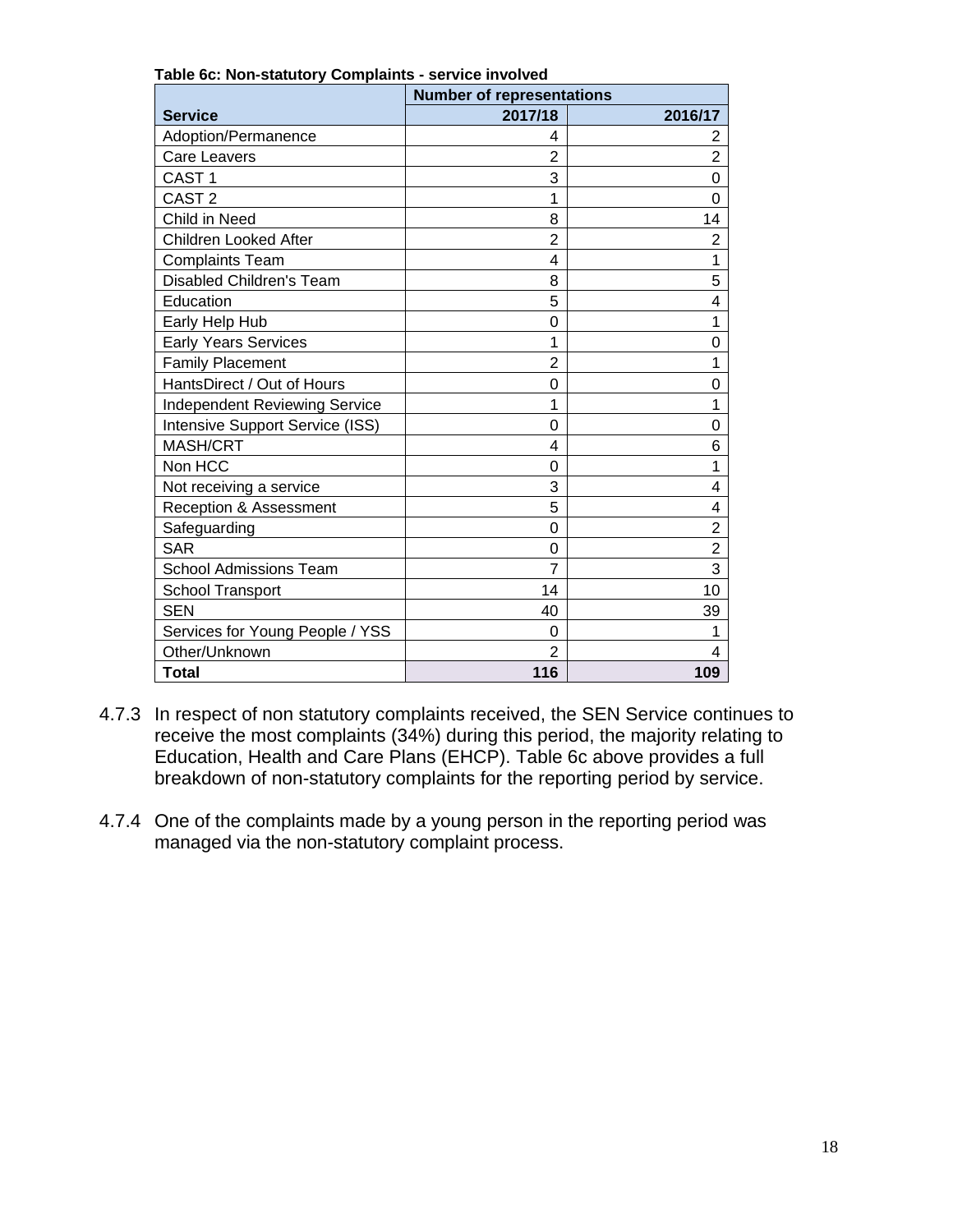## **4.8 Resolution of complaints**

|                                          | 2017-2018                          |                                     |                         | 2016-2017                          |                                     |                         |
|------------------------------------------|------------------------------------|-------------------------------------|-------------------------|------------------------------------|-------------------------------------|-------------------------|
| <b>Outcome sought</b>                    | <b>Statutory</b><br><b>Stage 1</b> | Non-<br>statutory<br><b>Stage 2</b> | <b>Total</b>            | <b>Statutory</b><br><b>Stage 1</b> | Non-<br>statutory<br><b>Stage 2</b> | <b>Total</b>            |
| <b>Agreed Service Implemented</b>        |                                    | 0                                   | 1                       | 1                                  | 0                                   | 1                       |
| Apology                                  | 0                                  | 3                                   | 3                       | $\overline{0}$                     | $\overline{2}$                      | $\overline{\mathbf{2}}$ |
| Apology & Explanation                    | 8                                  | 0                                   | 8                       | 15                                 | $\Omega$                            | 15                      |
| Assessment / Review / Reassessment       | 1                                  | 1                                   | $\overline{\mathbf{2}}$ | $\overline{\mathbf{4}}$            | $\mathbf 0$                         | $\overline{\mathbf{4}}$ |
| Assurance of Non-Reoccurrence            | 1                                  | 1                                   | $\overline{\mathbf{2}}$ | 1                                  | 1                                   | $\overline{\mathbf{2}}$ |
| Change Made to Contact Arrangements      | 3                                  | 0                                   | 3                       | 1                                  | $\mathbf 0$                         | 1                       |
| Change of Social Worker / Worker         | 20                                 | 1                                   | 21                      | 42                                 | 1                                   | 43                      |
| Compensation                             | $\mathbf 0$                        | 0                                   | $\bf{0}$                | $\mathbf 0$                        | 1                                   | 1                       |
| Direct Payments / Personal Budget        | 3                                  | 0                                   | 3                       | $\mathbf 0$                        | $\mathbf 0$                         | $\mathbf 0$             |
| <b>Disciplinary Action Against Staff</b> | 1                                  | 0                                   | 1                       | 1                                  | $\overline{0}$                      | 1                       |
| Explanation                              | 0                                  | 3                                   | 3                       | $\mathbf 0$                        | 5                                   | 5                       |
| <b>Financial Reimbursement</b>           | $\overline{2}$                     | $\overline{2}$                      | 4                       | $\mathbf 0$                        | $\overline{2}$                      | $\overline{\mathbf{2}}$ |
| <b>Improved Practice</b>                 | $\overline{0}$                     | 0                                   | $\mathbf 0$             | 0                                  | $\overline{0}$                      | $\mathbf 0$             |
| Kept Informed by CS                      | $\overline{2}$                     | 0                                   | 2                       | 1                                  | $\mathbf 0$                         | 1                       |
| Not Known                                | 89                                 | $\overline{0}$                      | 89                      | 34                                 | 1                                   | 35                      |
| Not Specified                            | 0                                  | 51                                  | 51                      | $\overline{0}$                     | 20                                  | 20                      |
| Offer of a School Place                  | 0                                  | 0                                   | $\bf{0}$                | $\overline{0}$                     | 1                                   | 1                       |
| Other                                    | 1                                  | $\mathbf{1}$                        | $\overline{2}$          | 10                                 | 1                                   | 11                      |
| Payment                                  | $\overline{0}$                     | $\mathbf 1$                         | 1                       | $\mathbf 0$                        | $\overline{2}$                      | $\overline{\mathbf{2}}$ |
| Policy / Procedure Review                | 0                                  | $\overline{2}$                      | $\overline{\mathbf{2}}$ | $\overline{0}$                     | $\overline{2}$                      | $\overline{2}$          |
| <b>Remedial Action</b>                   | 0                                  | 0                                   | $\mathbf 0$             | 0                                  | 1                                   | 1                       |
| Removal of Child Protection Plan         | 1                                  | $\mathbf 0$                         | 1                       | 1                                  | $\overline{0}$                      | 1                       |
| <b>Request for Meeting</b>               | $\overline{0}$                     | 0                                   | $\bf{0}$                | $\overline{0}$                     | $\overline{0}$                      | $\mathbf{0}$            |
| <b>Request Fulfilled</b>                 | 59                                 | 49                                  | 108                     | 72                                 | 41                                  | 113                     |
| Service Delivery                         | $\overline{0}$                     | 1                                   | 1                       | $\mathbf 0$                        | $\mathbf 0$                         | $\mathbf 0$             |
| <b>Training for Staff</b>                | $\overline{0}$                     | 0                                   | $\mathbf 0$             | 0                                  | 0                                   | $\Omega$                |
| <b>Total</b>                             | 192                                | 116                                 | 308                     | 183                                | 81                                  | 264                     |

#### **Table 7a: Statutory and Non-statutory Complaints - outcome sought**

- 4.8.1 Table 7a sets out the main outcomes being sought by complainants making statutory complaints. As can be seen, almost half of complaints made by adults during this reporting period did not state the outcome they were seeking (45%) when making a complaint (not specified and not known). This is an increase from the previous reporting period (20%), which meant more time had to be spent clarifying the complainants intended outcome in order to assist in resolving their concerns.
- 4.8.2 A re-occurring theme in respect of the outcomes sought by complainants is a change of social worker, however, there was a significant reduction (51%) in the number of requests for this outcome on the previous reporting period. This outcome also only made up 4% of the total outcomes sought in this reporting period, a reduction on the previous period (16% in 2016/17). Sometimes this is deemed by the service to be an appropriate response to the complaint although, as Table 8a illustrates, this is an uncommon actual outcome.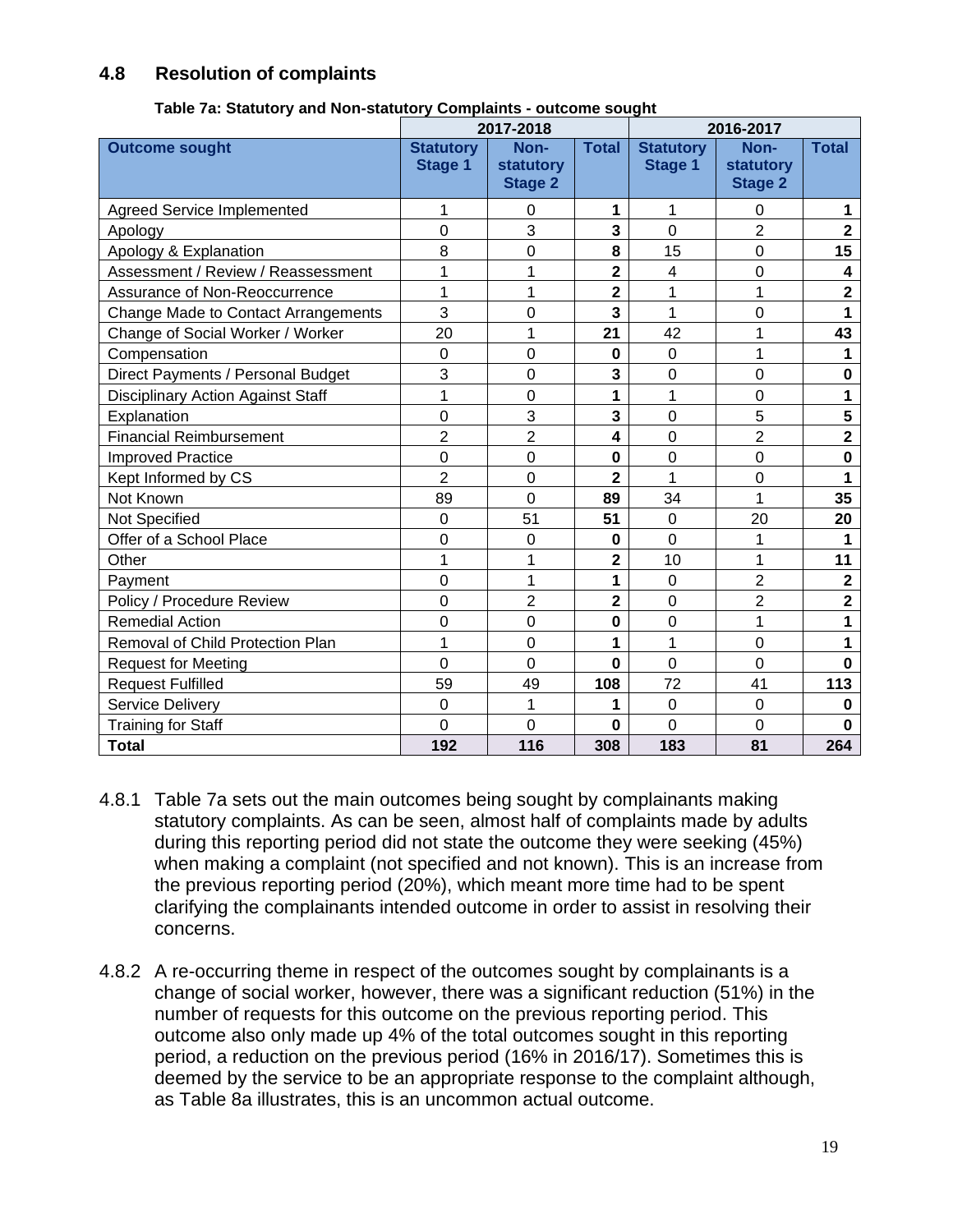|                                  | 2017-2018                          |                                     |              | 2016-2017                          |                                     |              |
|----------------------------------|------------------------------------|-------------------------------------|--------------|------------------------------------|-------------------------------------|--------------|
| <b>Outcome sought</b>            | <b>Statutory</b><br><b>Stage 1</b> | Non-<br>statutory<br><b>Stage 2</b> | <b>Total</b> | <b>Statutory</b><br><b>Stage 1</b> | Non-<br>statutory<br><b>Stage 2</b> | <b>Total</b> |
| Apology & Explanation            |                                    | 0                                   |              | າ                                  | O                                   |              |
| Change of Social Worker / Worker |                                    |                                     |              |                                    |                                     |              |
| Kept Informed by CS              |                                    | O                                   |              |                                    |                                     |              |
| Not Known                        |                                    | $\mathbf{0}$                        | 5            |                                    |                                     |              |
| <b>Request Fulfilled</b>         | 5                                  |                                     | 4            |                                    |                                     |              |
| <b>Total</b>                     | 12                                 |                                     | 13           |                                    |                                     |              |

**Table 7b: Outcome Sought in complaint by Young People (subset of table 7a)**

4.8.3 Tables 7a and 7b set out the outcomes being sought by complainants, tables 8a and 8b provide a breakdown of the actual outcomes of the complaint process. As demonstrated, the most common actual outcome is an 'Explanation' from the department clarifying actions and decisions that the department has taken. These are different to the 'Apology and Explanation' responses, which often require some form of remedial action. These two outcomes make up 73% of all actual outcomes delivered within the reporting period, which was slightly down on the previous reporting period's position (78%).

|                                         |                             | 2017-2018                           |              |
|-----------------------------------------|-----------------------------|-------------------------------------|--------------|
| <b>Actual Outcome</b>                   | <b>Statutory</b><br>Stage 1 | Non-<br>statutory<br><b>Stage 2</b> | <b>Total</b> |
| Apology                                 | 0                           |                                     |              |
| Apology & Explanation                   | 43                          | 28                                  | 71           |
| Assessment / Reassessment for a Service | 2                           | 0                                   | 2            |
| Assurance of Non-Reoccurrence           |                             | 0                                   | 1            |
| Change of Social Worker / Worker        | 4                           | 0                                   | 4            |
| <b>Complaint Refused</b>                | 1                           | 3                                   | 4            |
| Complaint Withdrawn                     | $\overline{2}$              | 1                                   | 3            |
| Escalated to S3                         | N/A                         | 3                                   | 0            |
| Explanation                             | 68                          | 27                                  | 95           |
| <b>Financial Reimbursement</b>          |                             | $\overline{2}$                      | 3            |
| Management Action (Operational)         | 0                           | 1                                   | 1            |
| Management Action (Staff)               | 0                           | 0                                   | 0            |
| Meeting / Offer of a meeting            | $\overline{2}$              | 1                                   | 3            |
| Other                                   | 0                           | $\mathbf{0}$                        | 0            |
| Not recorded                            | 1                           | 4                                   | 5            |
| <b>Request Fulfilled</b>                | 17                          | 13                                  | 30           |
| Training for staff                      | 0                           | 3                                   | 3            |
| Total                                   | 142                         | 87                                  | 226          |

#### **Table 8a: Statutory Complaints - actual outcome**

21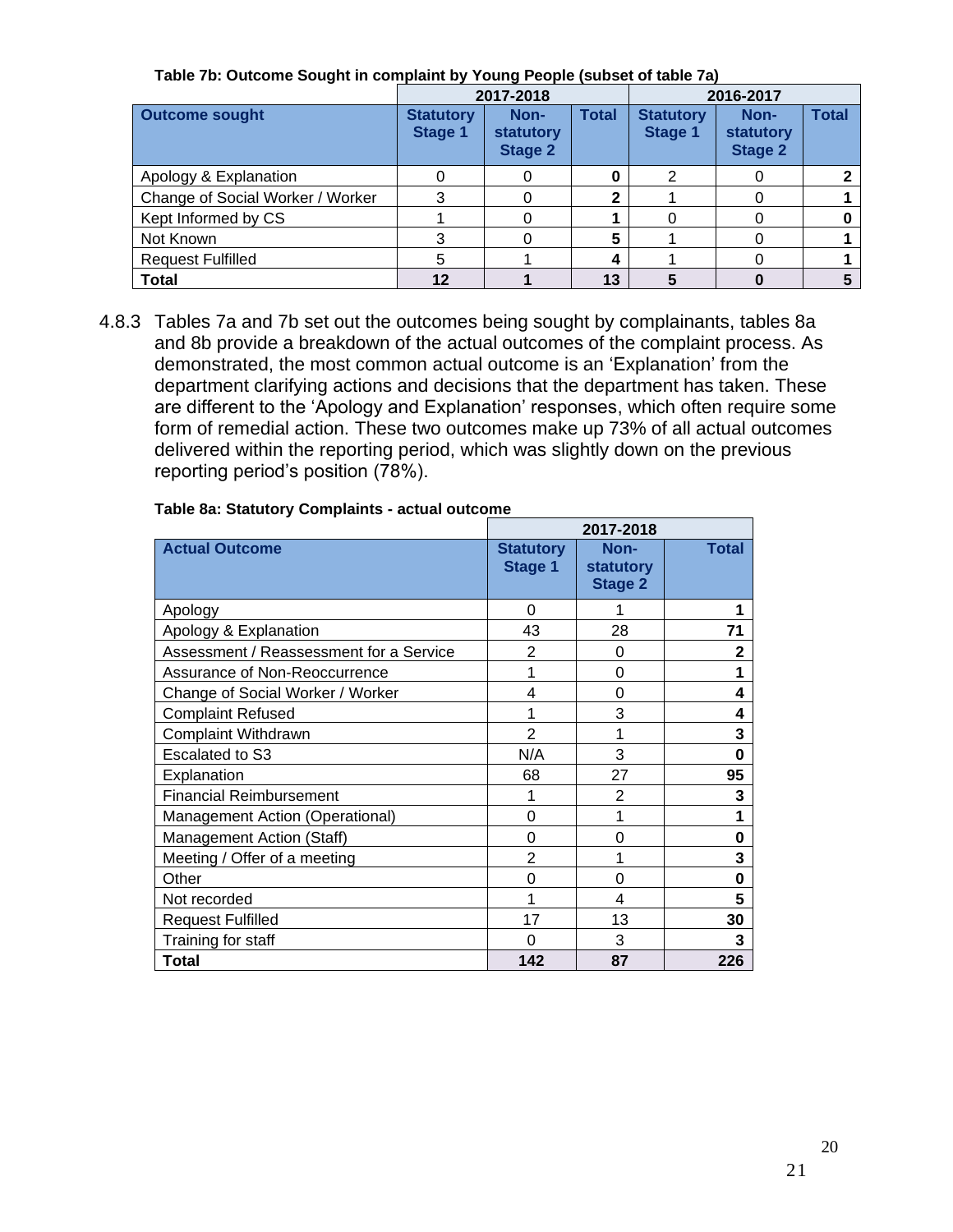|                                  | 2017-2018                          |                                     |              |
|----------------------------------|------------------------------------|-------------------------------------|--------------|
| <b>Actual Outcome</b>            | <b>Statutory</b><br><b>Stage 1</b> | Non-<br>statutory<br><b>Stage 2</b> | <b>Total</b> |
| Apology & Explanation            |                                    |                                     |              |
| Change of Social Worker / Worker |                                    |                                     |              |
| Explanation                      | 6                                  |                                     |              |
| Other (meeting)                  |                                    |                                     |              |
| Not recorded                     |                                    |                                     |              |
| <b>Request Fulfilled</b>         |                                    |                                     |              |
| Total                            |                                    |                                     |              |

#### **Table 8b: Actual outcome - Young People (subset of Table 8a)**

- 4.8.4 The visits/meetings carried out by CSCT also continue to prove an effective tool and there is continuing evidence of the significant value of the face-to-face contact with complainants. After receiving a response to their original complaint, if a complainant remains dissatisfied and asks for their complaint to be escalated to the next stage of either process, they are offered a meeting with CSCT. During the reporting period eight 'meetings' were undertaken and one of these was by conference call.
- 4.8.5 These visits continue to have a positive impact on the resolution of complaints, as has the quality of the majority of responses to individual complaints by the area teams. However, the trend from previous reporting period of complainants declining the offer of a meeting with CSCT and an increase in those wanting to progress their complaint to the next stage of the process has continued. This is attributable in some instances to the approach of complainants to the process, and/or their willingness to enter into discussion about resolution and /or informal mediation.
- 4.8.6 CSCT continue to prioritise timely communication with customers. The team also continues to assist complainants in making their complaints and, where necessary, understanding the response. At all times, CSCT is mindful that the welfare of the child is paramount and remains the central focus in relation to any complaint. On occasions this necessitates the decision being made (in consultation with the service) that result in a complaint from an adult not progressing because it would be detrimental to the child's welfare and wellbeing to do so. Whilst this is counter to the statutory guidance the decision is made in the best interest of the child and therefore takes priority. This is one example of the statutory guidance being 'out of step' with the considerations and changes of complaint handling in the present time.
- 4.8.7 There is a cost associated with the processing of any complaint. In monetary terms alone the cost of each statutory Stage Two investigation is between £3,000 and £5,000 depending on size and complexity. Each Stage Three Complaint Review Panel costs between £1,500 and £3,000. With some complaints, additional work undertaken by CSCT with the complainant has resulted in the cost of the Stage Two investigation being reduced.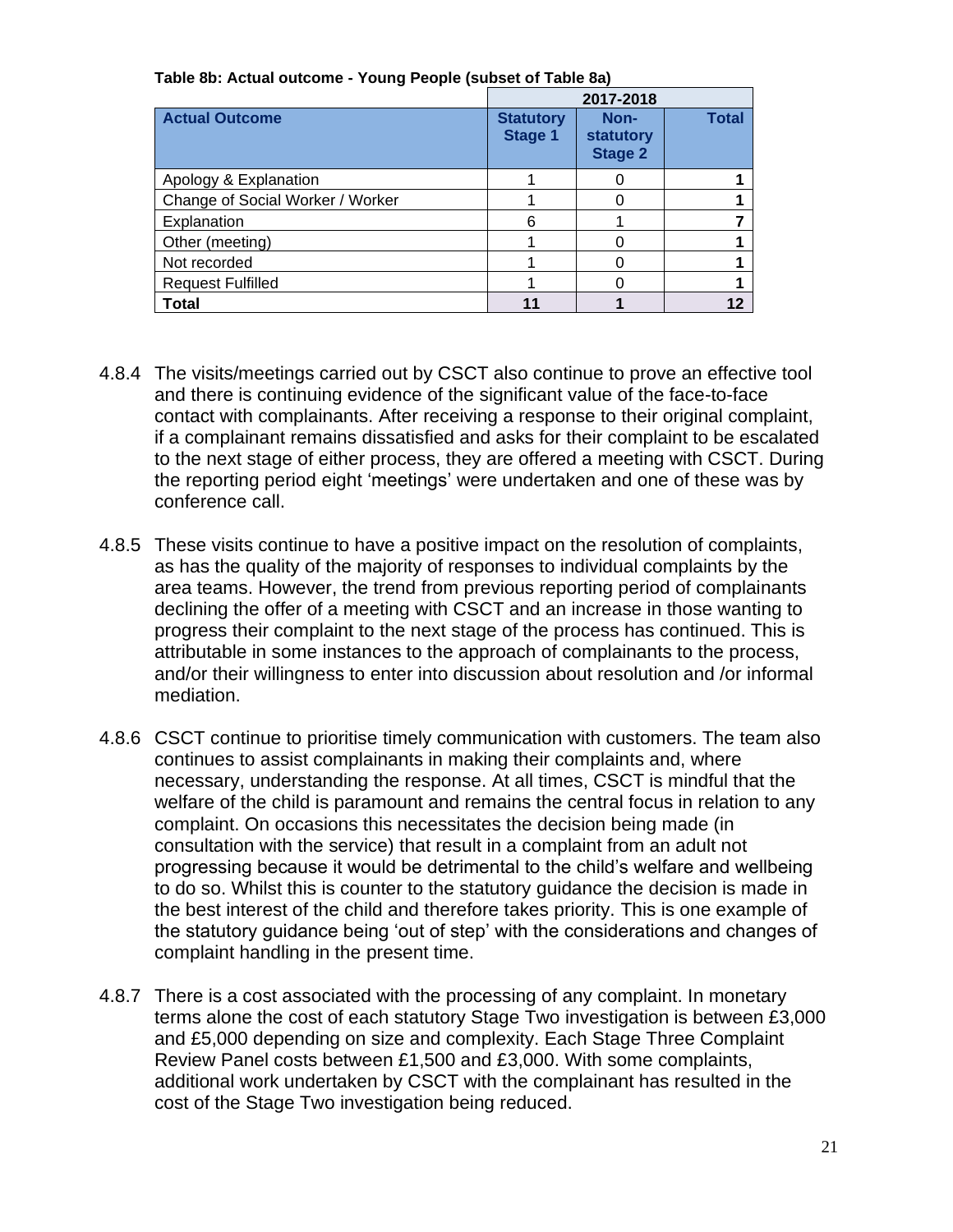# **4.9 Local Government and Social Care Ombudsman (LGSCO)**

4.9.1 Table 9 below does not include school admissions appeals investigated by the LGSCO which are traditionally managed by Corporate Services.

#### **Table 9: Complaints referred to Children's Services by the LGSCO**

| <b>Local Government and Social Care Ombudsman (LGSCO) complaints</b>            |    |  |
|---------------------------------------------------------------------------------|----|--|
| Number of referrals received by CSCT from LGSCO in period                       | 15 |  |
| Number of final decisions received when referral was received outside of period |    |  |
| <b>Type of LGSCO referral</b>                                                   |    |  |
| Education / Non Social Care (LGSCO Complaint)                                   | 4  |  |
| Social Care (LGSCO Complaint)                                                   |    |  |
| LGSCO - Assessment (referred back for local resolution)                         |    |  |
| <b>Outcome</b>                                                                  |    |  |
| Not Upheld - No Evidence of Maladmin                                            | 2  |  |
| Closed after initial enquiries - no further action                              |    |  |
| Upheld - Maladministration - Causing Injustice                                  |    |  |
| Upheld - Maladministration - Causing No Injustice                               |    |  |
| Upheld - Other Remedy                                                           |    |  |
| Awaiting outcome                                                                |    |  |

- 4.9.2 The LGSCO continues to use differing reporting categories, which continues to make direct comparison with previous years difficult.
- 4.9.3 The number of complaints received from the LGSCO has decreased by 11 (26 in 2015/16). In 5 instances the LGO upheld the complaint, finding fault (either with or without causing injustice) by the Local Authority.
- 4.10.3 Outcomes (recommendations) resulting from complaints made to the LGSCO vary. The apparent trend identified in the previous annual report has continued i.e. there appears to be an ongoing trend of financial recompense. This takes the form of either direct reimbursements (when monies that the LGSCO deemed should have been paid were not) or recompense for distress etc. The same complaint can also include other recommendations, whilst the remainder has outcomes that are non-financial.

# **5. Profile of complainants**

- 5.1 It is helpful, in order to be able to support complainants, for CSCT to have a profile of who makes complaints. Tables 10a to 10d set out the characteristics of 308 complainants who were asked to provide this information, though not all complainants submitted these details.
- 5.2 During the reporting period four complainants had their contact with Children's Services restricted under the Unreasonable Contact and Customer Behaviour Guidance (URCCB), all having gone thought due process.
- 5.3 An overview of responses were: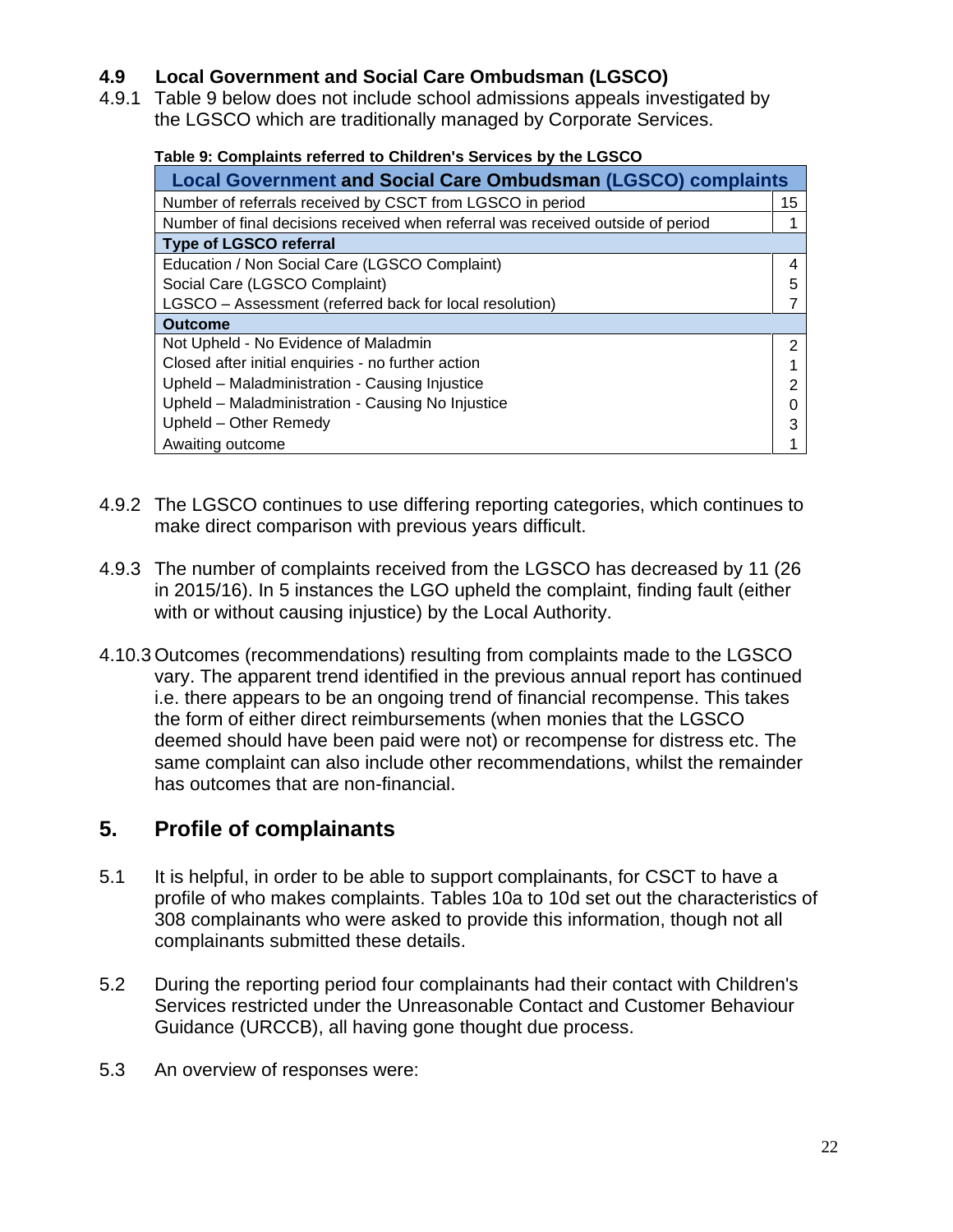- The overlap with regard to age 16 is due to corporate style requirements but there was an increase in individuals identifying themselves in the 0-16 age category;
- A small percentage increase in number of respondents disclosing their gender on previous reporting period;
- No complainant submitted a response around potential disability; and
- Collecting demographic data in general continues to be problematic.

#### **Table 10a: Disability – all complainants**

| <b>Disability</b> | Number of<br>representations |
|-------------------|------------------------------|
| <b>Not Stated</b> | 308                          |
| No                |                              |
| Yes               |                              |
| Total             | 308                          |

#### **Table 10b: Profile of Complainants – Gender**

| Gender            | Number of<br>representations |
|-------------------|------------------------------|
| <b>Not Stated</b> | 295                          |
| Male              |                              |
| Female            | 11                           |
| Male & Female     |                              |
| Total             | 308                          |

#### **Table 10c: Profile of Complainants – Age**

|              | <b>Number of</b> |
|--------------|------------------|
| Age          | representations  |
| $0 - 16$     | 10               |
| $16 - 19$    | 5                |
| $20 - 24$    | $\overline{2}$   |
| $25 - 59$    |                  |
| $60 - 64$    |                  |
| 65 and over  |                  |
| Not known    | 291              |
| <b>Total</b> | 308              |

#### **Table 10d: Profile of Complainants** – **Ethnicity**

|                            | <b>Number of</b> |
|----------------------------|------------------|
| <b>Ethnicity</b>           | representations  |
| <b>Not Stated</b>          | 305              |
| Not Asked                  | 3                |
| White British              |                  |
| <b>Other White</b>         |                  |
| Asian/Asian British        | O                |
| <b>Black/Black British</b> |                  |
| Mixed                      | O                |
| <b>Other Ethnic Group</b>  |                  |
| Total                      |                  |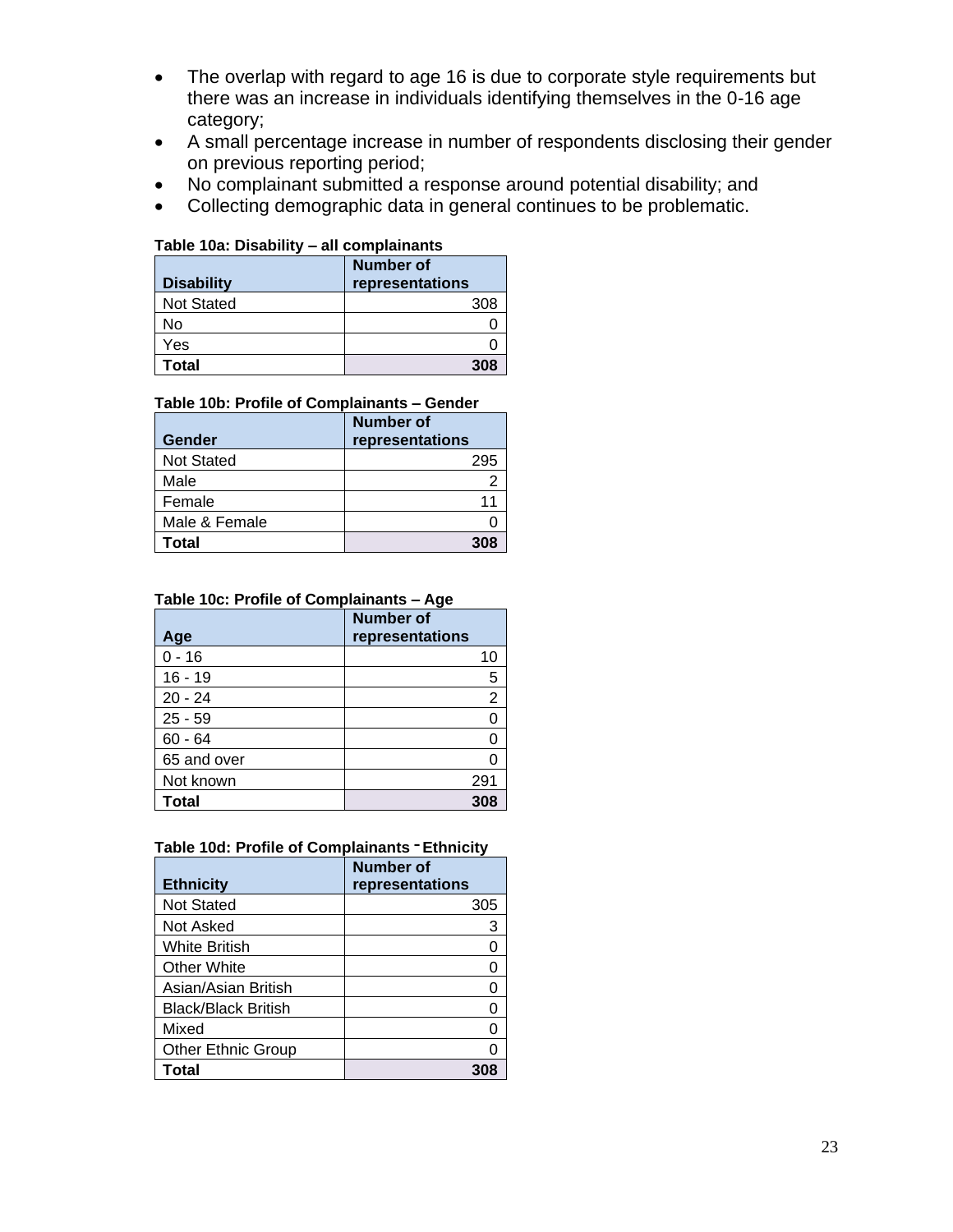# 5.4 **Representations from children and young**

5.4.1 Tables 10a to 10d provide a profile breakdown of all complainants, where as, Tables 11a to 11d below are a subset of Tables 10a to 10d and provide a breakdown relating specifically to children and young people.

#### **Table 11a: Disability – Young People**

| <b>Disability: complaints</b><br>made by young people | <b>Number</b><br>representations |
|-------------------------------------------------------|----------------------------------|
| Unknown                                               | 12                               |
| No                                                    |                                  |
| Yes                                                   |                                  |
| Total                                                 |                                  |

#### **Table 11b: Gender - Young People**

| <b>Gender: complaints</b><br>made by young people | <b>Number</b><br>representations |
|---------------------------------------------------|----------------------------------|
| <b>Not Stated</b>                                 |                                  |
| Male                                              |                                  |
| Female                                            |                                  |
| Male & Female                                     |                                  |
| Total                                             |                                  |

#### **Table 11c: Profile of Complainants – Age - Young People**

| Age: complaints made<br>by young people | <b>Number</b><br>representations |
|-----------------------------------------|----------------------------------|
| $0 - 16$                                |                                  |
| $16 - 19$                               |                                  |
| $20 - 24$                               |                                  |
| Not known                               |                                  |
| Total                                   |                                  |

#### **Table 11d: Profile of Complainants – Ethnicity - Young People Ethnicity: complaints made by young people Number representations** Not Stated 12 Not Asked 0 White British 0 Other White **Disk Communist Communist Communist Communist Communist Communist Communist Communist Communist Co** Asian/Asian British 0 Black/Black British **Drama 1** and **1** and **1 1** and **1 0 0** Mixed 0 Other Ethnic Group | 0 **Total 12**

5.4.2 The above tables contain data that is self reported by the complainant. In respect of young people it is possible to confirm age and also identify legal status as

recorded on ICS at time of making complaint.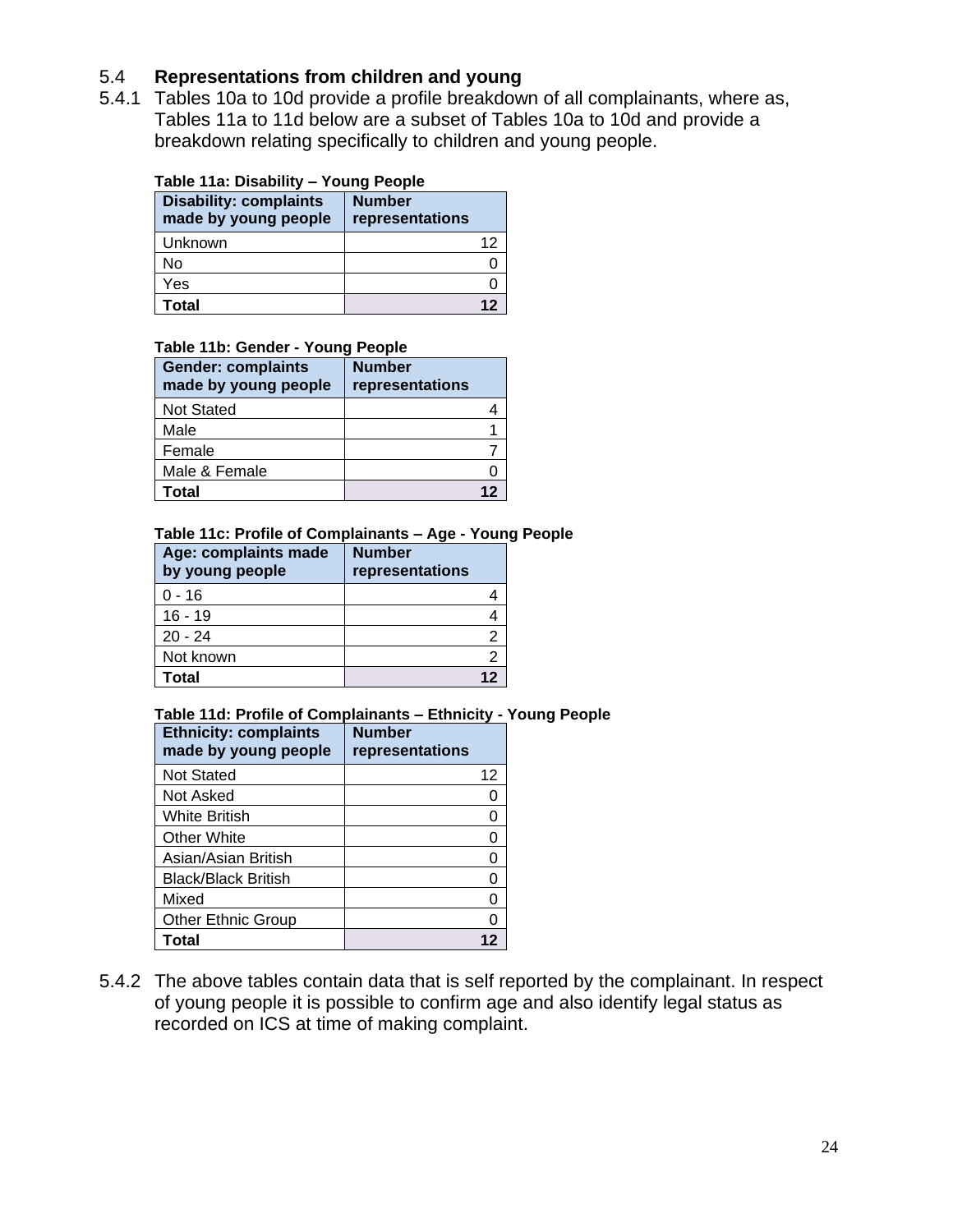# **6. Advocacy services**

- 6.1 None of the twelve young people who made complaints involved an advocate from a recognised advocacy service with. However, one complaint was made with the support of the young person's Case Co-ordinator (young person was placed out of county) and the only complaint made by a young person that came under the statutory complaint process was made with the assistance of an (unnamed) adult.
- 6.2 None of the complaints made by young people progressed beyond the initial stage and one complaint was refused because it was out of time by a number of years with the named officers no longer working for Children's Services.

# **7. Learning from complaints and service improvements**

- 7.1 Key learning points and service improvements identified from complaints received in 2017/18 were comparable to those for the previous period indicating a trend. A useful correlation can be drawn in respect of identified learning and the cause of a significant number of complaints:
	- recording practice including recording of key decisions on case files and administrative slips such as cut and pasting and grammatical errors;
	- the importance of good communication and ensuring agreed actions are completed within agreed timescales; and
	- timely replies to communications from service users and correspondence (minutes and case paperwork) sent to service users as agreed.
- 7.2 The learning from individual complaints is, as a point of good practice, usually included in the response letter to the complainant by the senior manger who also implements and monitors any required actions. However, the continuing increasing workload pressures within CSCT and the wider department has continued impact on the ability to progress some of the learning.
- 7.3 Complaints can provide both opportunities for learning and indications that Children's Services practice is appropriate. In some instances specific areas for service improvement are identified.

## **Example 1** (statutory Stage One complaint)

Complaint relating to concerns raised about confidentiality. Investigating manager upheld the complaint finding that a "confidentiality agreement was not read out at the meeting". Manager address this omission with relevant staff to ensure error was not repeated.

## **Example 2** (statutory Stage Two investigation)

Specific leaning focused on the impact of "lack of cooperation between agencies" (in a highly complex case). In respect of the individual case this was achieved by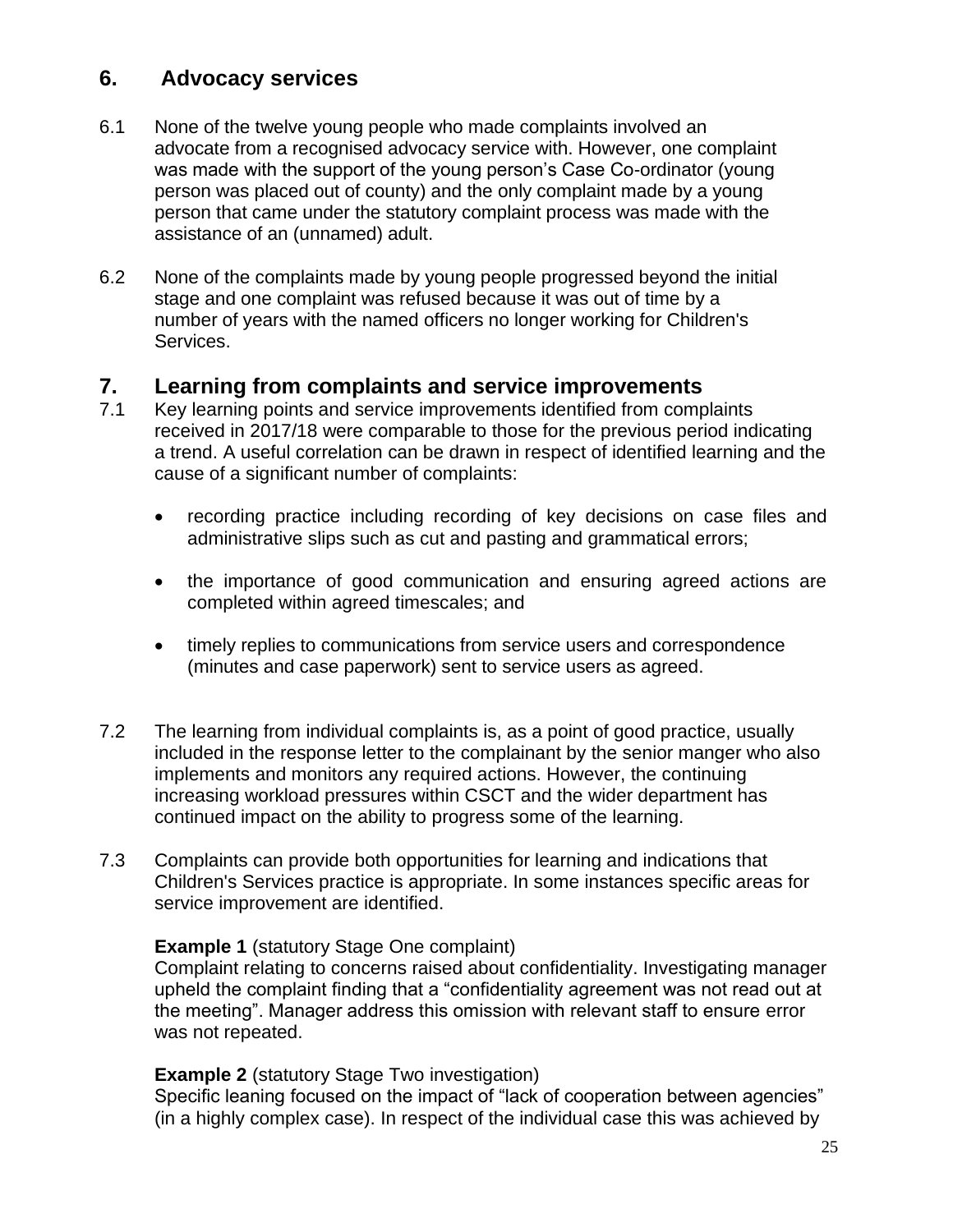holding a multi agency meeting. The meeting addressed how the agencies and the complainant would work together to facilitate a multi-agency plan and approach to meeting the child's needs and how this could be maintained going forward in respect of collaborative working in all relevant cases.

# **Example 3** (LGSCO complaint)

Complaint where fault was found resulting in a financially focused recommendation. Additional learning was also identified and subsequently confirmed completed by SEN Service. This included Children's Services raising concerns with the appropriate Clinical Commissioning Group (CCG) and Department for Education (DfE) about other agencies not fulling statutory duties and reviewing arrangements for resolving disagreement between the County Council and other agencies.

# **Example 4 (non-statutory corporate Stage Three investigation)**

Investigation relating to EHCP process. Learning identified and reminder provided to all relevant staff to:

- Inform applicants of any delays that are being experienced as early in the process as possible;
- Acknowledge all correspondence within the five day timescale;
- When personal data is requested, if this is not covered by a business-as-usual process then the team needs to make the customer aware of the Subject Access Request process;
- Change the wording of the feedback questionnaire so that it is clearer to applicants whether they can expect a response; and
- Alter the automated response to better manage customer expectations.

All aspects of learning were completed through a SEN Service briefing at training event.

# **8. Effectiveness of the complaints procedure**

- 8.1 Promoting a positive model of complaints handling helps to ameliorate some of the negativity naturally generated by complaints both for complainants and Children's Services staff. The current approach, whilst operating within the constraints of the guidance, is flexible and allows for an individual response to each complaint. Areas for improvement have been identified and are provided in Section 9. The unpredictability in respect of demand and complexity continues to impact on the resources of both operational managers and teams and CSCT when investigating and responding to complaints, disseminating learning and addressing core causes of complaints.
- 8.2 Attention to the above is crucial if overall numbers of complaints received and, subsequently, complaints escalated (through the processes and to the LGSCO) are to be appropriately reduced in numbers. Whilst a proportionate reduction in numbers of statutory complaints in particular is desirable, the impact on Children's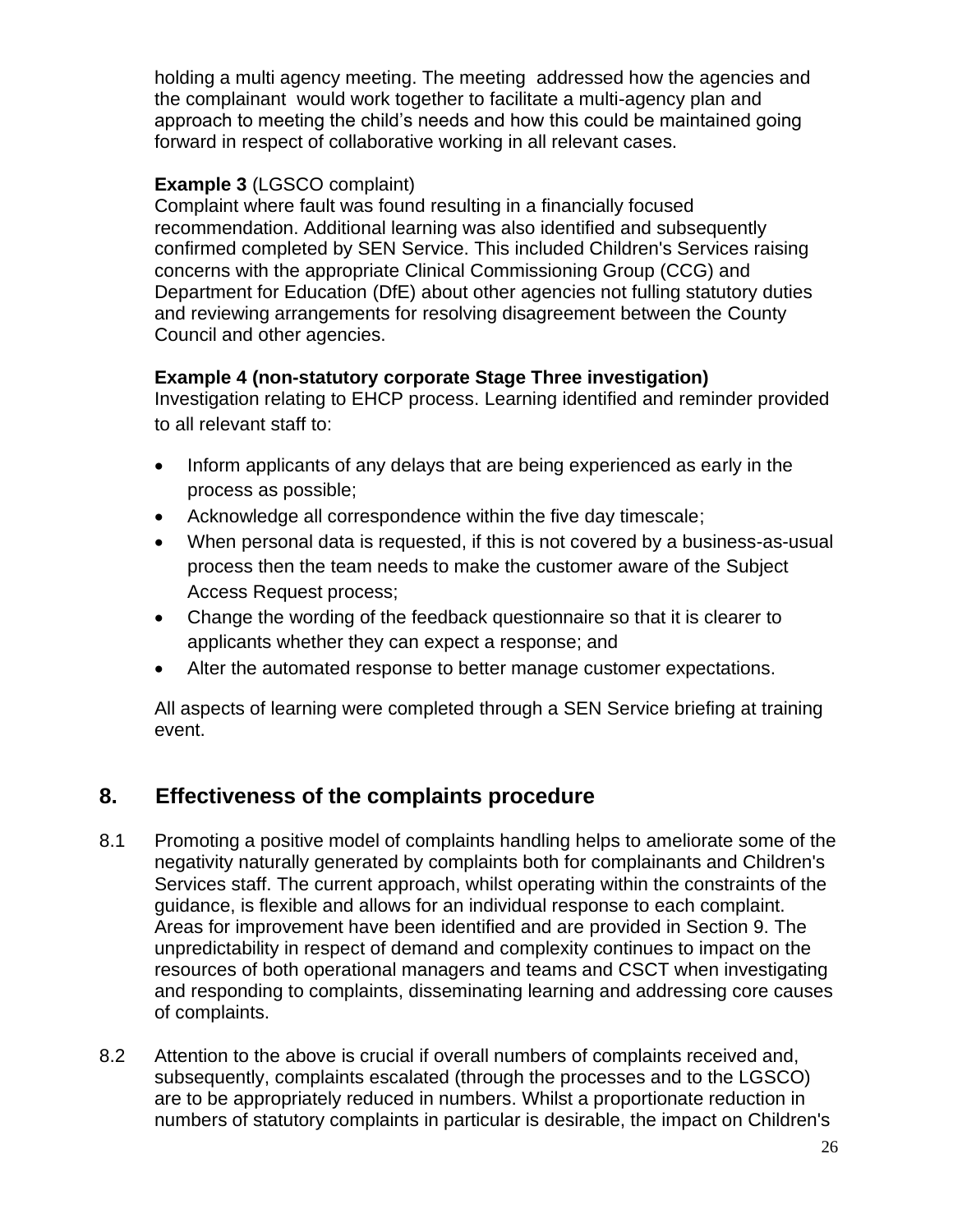Services core business (of a reduction in numbers in both financial cost and operational manager time) is essential in the current climate.

- 8.3 Any representations that identify a safeguarding issue are immediately referred to the Referral and Assessment Team or the Local Authority Designated Officer (LADO) for appropriate action. After the safeguarding concerns have been addressed and if there are remaining matters that can appropriately be considered within the complaint process then CSCT resume management of the representation.
- 8.4 Difficulty in accessing suitable independent providers to fulfil the Investigating Officer (IO), Independent Person (IP) roles required to undertake Stage Two investigations has continued to be an issue. This is compounded by the increase in workload pressure within CSCT for this reporting period. The complex nature of the majority of complaints that escalate to Stage Two and the time taken to complete investigations (caused in part on occasions by complainants themselves) is adding to the delays in progressing complaints. CSCT are constantly reviewing the process, as new technology develops or changes in guidance and approach feeds through, to ensure that the most effective and efficient practice is delivered.
- 8.5 The statutory guidance states that once a complaint has entered Stage One the local authority is obliged to ensure that the complaint proceeds to Stage Two (and subsequently Stage Three if that is the complainant's wish). This continues to be an issue in some cases as generally where resolution is possible this is achieved before complaints reach Stage Two. Therefore, the complaints that progress usually do so because there is an unbridgeable distance between the view of the complainant and Children's Services, in terms of what parties believe is accurate in relation to events and possible in terms of resources and regulation. By definition these complaints are complex in nature at the point they reach the escalation stages of the formal complaint process.
- 8.6 The complexity of complaints continues to increase. An accurate indication of the complexity of complaint handling is the size of complaint record held on the CSCT database. A 'standard' complaint would usually generate five pieces of correspondence (termed as 'entries') from start to completion.
- 8.7 Each entry represents either a piece of correspondence (such as email, letter, note of telephone call, reports) from CSCT or to CSCT in respect of the individual complaint, directly from the complainant, from colleagues, independent providers or the Local Government Ombudsman.
- 8.8 Progressing complaints to Stage Two of the statutory social care complaints process has continued to be an issue even though capacity of suitable independent providers to take the Investigating Officer and Independent Person roles has again been increased. The complex nature of the majority of complaints that escalate to Stage Two and the time taken to complete investigations (caused in part on occasions by complainant themselves) is adding to the delays in progressing complaints. The statutory guidance states that once a complaint has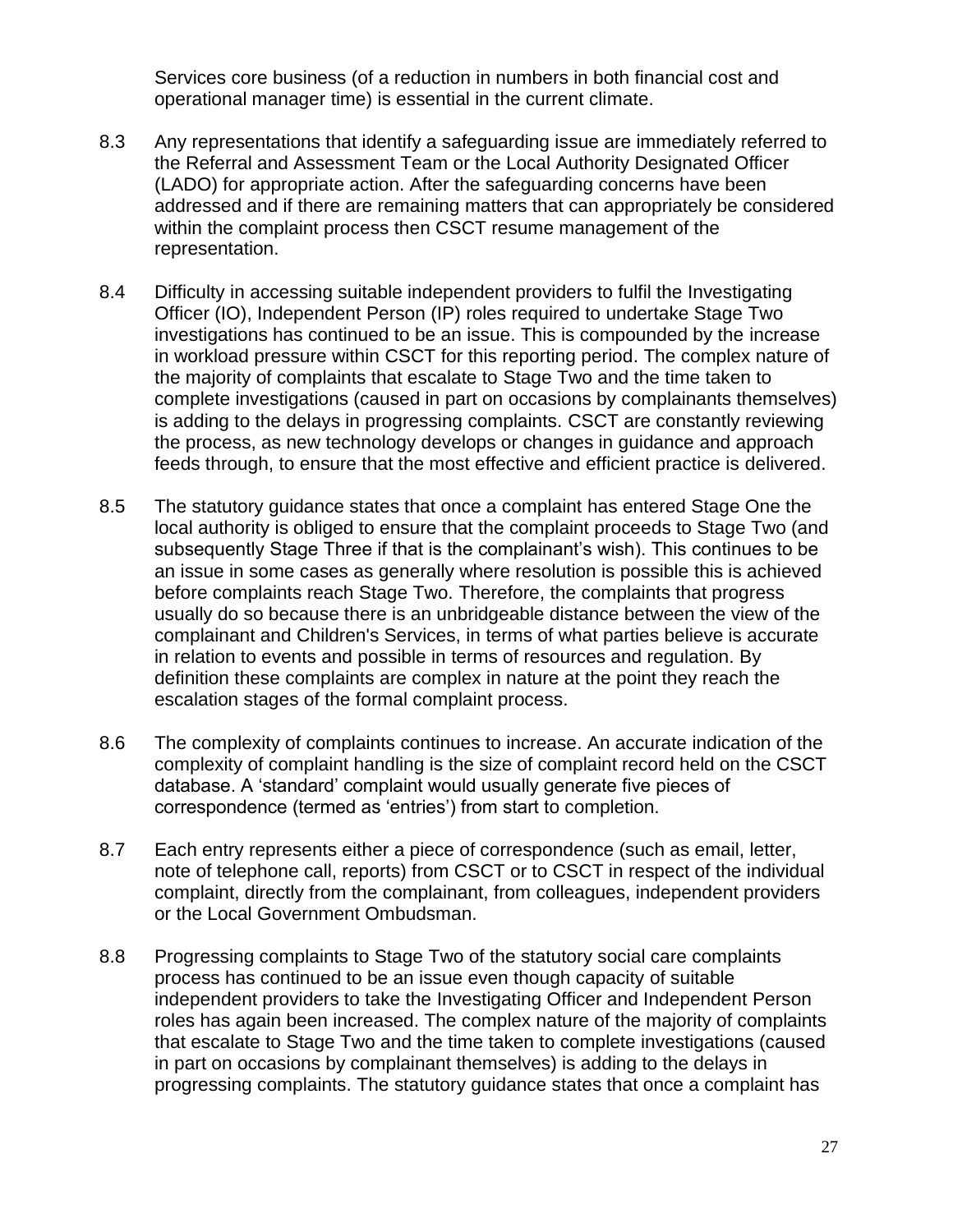entered Stage One the local authority is obliged to ensure that the complaint proceeds to Stage Two and Three if that is the complainants wish.

# **9. Progress – 2016/17 Annual Complaint Report Recommendations**

#### **Recommendation 1.**

Consider proactive exploration of how potential complaints could be resolved by the service prior to entering the formal complaints process. This would optimise opportunities for local resolution and would require close monitoring of timescale compliance and continuing close positive liaison and cooperation with appropriate managers.

**Progress -** This happens on Ad Hoc basis (when CSCT is aware of the representation having been made) i.e. where the possibility of early resolution has been identified in respect of individual representations. This is evidenced in the increase in the number of Case Concerns and the parallel reduction in the number of formal complaints in this reporting period. However, as the opportunity for local resolution (before CSCT involvement/ matters are bought into the formal complaint process) remains a largely under utilised possibility this recommendation will be carried forward to the next Annual Report.

#### **Recommendation 2.**

#### Investigate statistical neighbours to establish if the small number of directly received complaints from young people is comparable.

**Progress -** Enquires made of other local authorities suggests the relatively low use of the formal complaint by young people is not an uncommon occurrence shared with other authorities.

#### **Recommendation 3.**

Develop (with Departmental leads) advocate information that can be shared with children and young people (Children Looked After and Children in Need) as appropriate.

**Progress -** This recommendation is incomplete and will be carried forward to the next reporting period.

#### **Recommendation 4.**

Improve capture of complaints made directly to and subsequently managed by Districts, Teams and Services for inclusion in the Annual Complaint report

**Progress -** Whilst this data is informative in respect of complaint intelligence it is a lesser priority in respect of practitioners/managers and this has impacted on the achievability of this recommendation. The inclusion of 'Area Initiated 'complaint data in the Annual Report has achieved this recommendation in part.

#### **Recommendation 5.**

Add key questions about learning and its implementation (from individual complaint) to the email that is sent to the investigating/responding manager at the beginning of the process. This will enable more accurate capture of learning and its implementation. This information would be gathered by CSCT as part of the statutory Stage One or Corporate Stage Two process.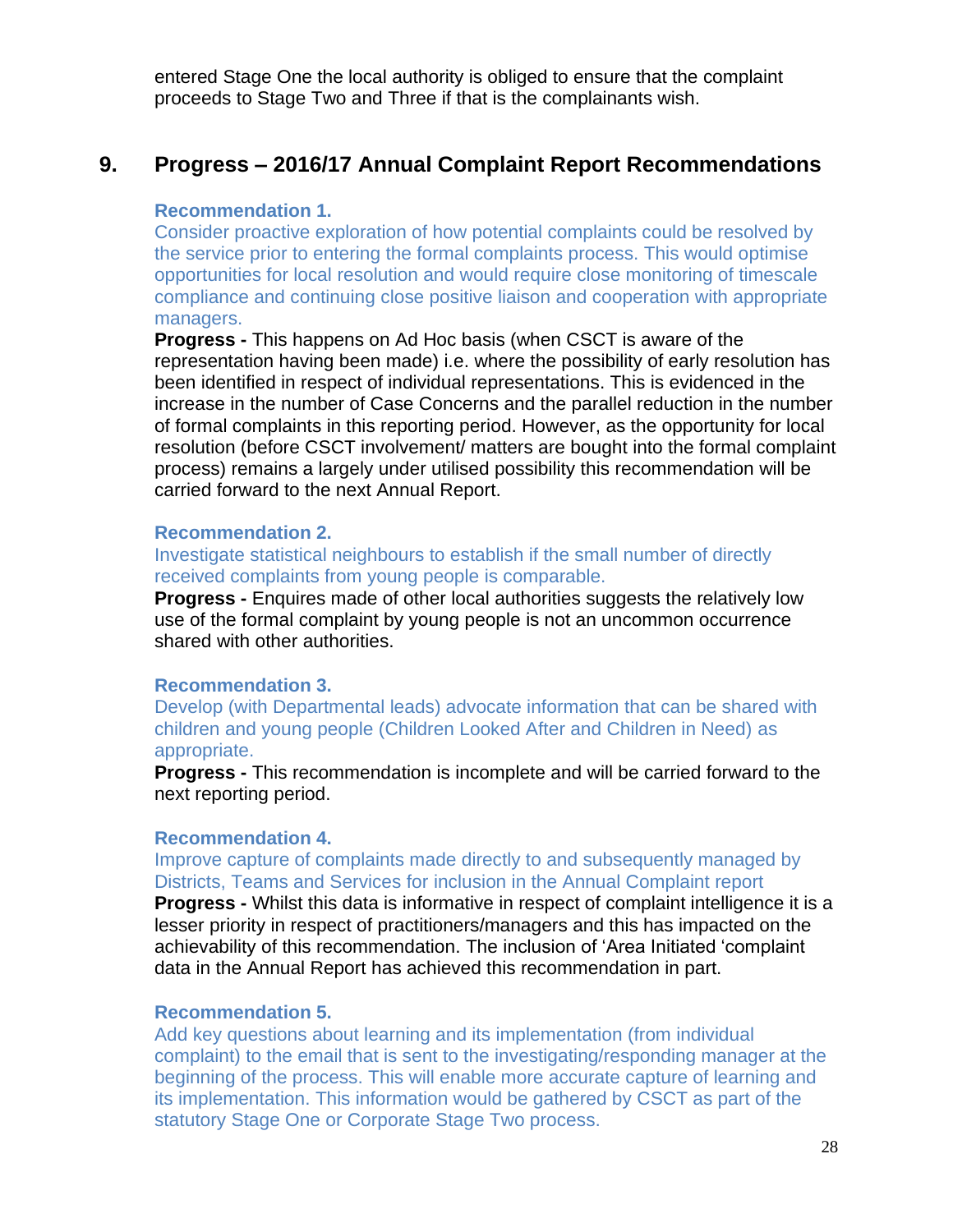**Progress -** This proved impractical as correctly the focus of managers at the point of investigation is resolution and response within timescales. This recommendation requires revision and a more apt approach explored in order to effectively capture learning from complaints whilst minimising the impact on practitioners and their managers.

#### **Recommendation 6.**

Data relating to the use of Unreasonable Customer and Complainant Behavior Guidance is included in the 2017/18 Annual Complaint report. This will enable monitoring and scrutiny.

**Progress -** This has been achieved and included in the Annual Report.

# **10. Recommendations for 2017/18**

10.1 The following recommendations have been identified for CSCT or the wider department to develop, implement or monitor, as appropriate, during the 2018/19 reporting period:

**Recommendation 1 -** Review efficacy and therefore need for hard copy complaint leaflet/form.

**Recommendation 2 -** Review resources required for Stage Two complaint escalation, specifically in respect of having sufficient Investigating Officers to escalate, within timescales, the increasing number of Stage Two investigations.

**Recommendation 3 -** Identify how potential complaints could be resolved by the service prior to entering the formal complaints process.

**Recommendation 4 -** Identify a more apt approach to effectively capture learning from complaints whilst minimising the impact on practitioners and their managers. This may necessitate reviewing how resources are utilised in other areas of complaint management.

**Recommendation 5 -** Develop (with departmental leads) advocate information that can be shared with children and young people (Children Looked After and Children in Need) as appropriate.

**Recommendation 6 -** Review the layout and content of the Annual Complaint Report to ensure that pertinent intelligence is captured whilst still complying with the statutory complaint guidance.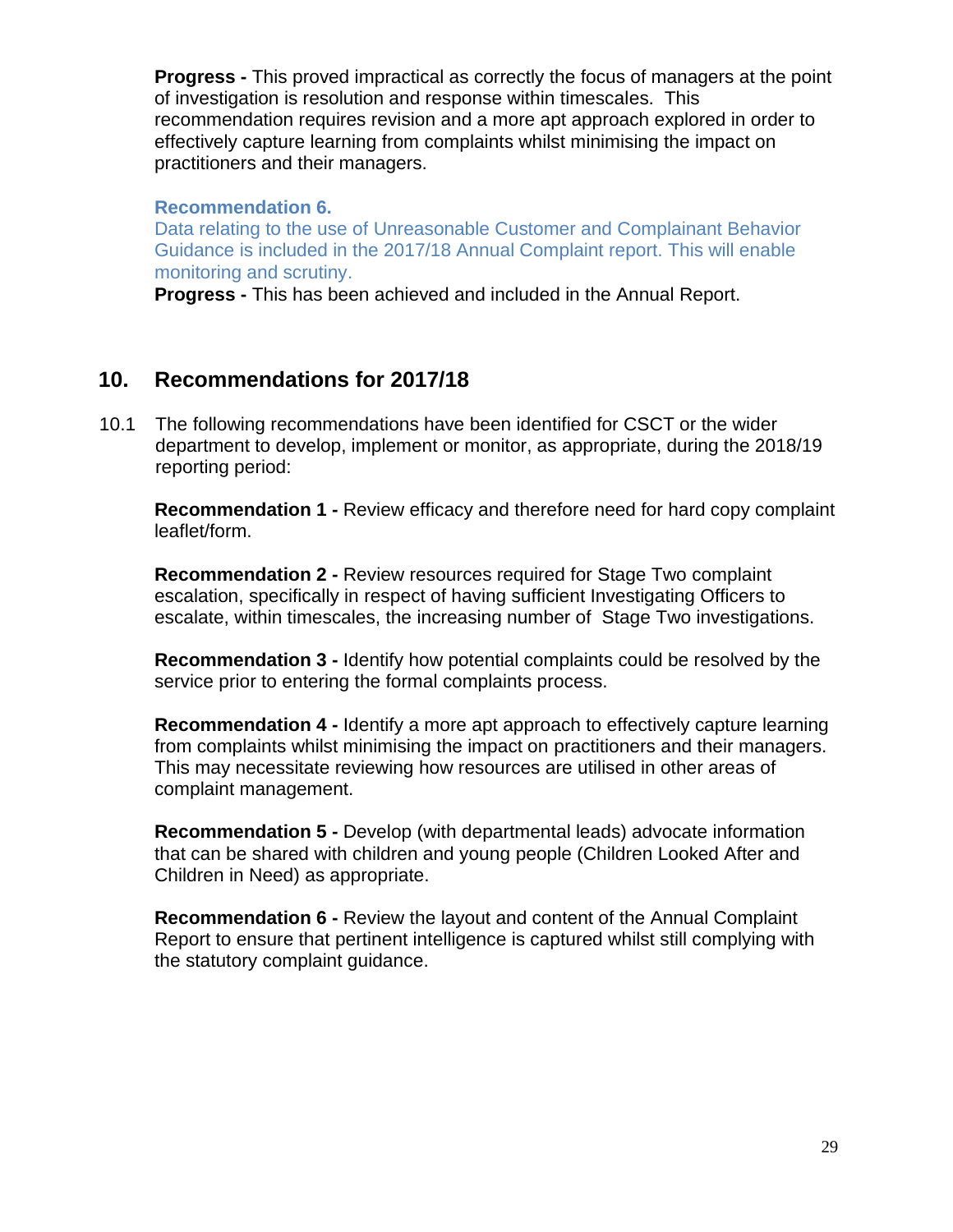# **Appendix 1 - Glossary**

# **Complaint**

*Getting the Best from Complaints, DfES 2006* defines a complaint as:

'an expression of dissatisfaction or disquiet, in relation to an individual child or young person, which requires a response'.

Within Hampshire Children's Services, both the statutory and non statutory complaints processes use this definition.

## **Case Concern**

The definition of a case concern, as developed by the Complaints Team, is:

'An operational / case issue which is current, has a 'here and now' impact and requires a 'same day' intervention.'

This is in contrast to complaints which will nearly always have a historical element and, whilst significant, do not require immediate intervention. Correctly identifying representations as concerns enables them to be passed swiftly to the appropriate team for action. The option to have their concern dealt with as a complaint is explained and remains an option at any point.

## **Pre-complaints**

Representations received by the complaints team that could become a formal complaint in the future, or where further clarification is needed from the originator before the matter can be responded to, are recorded as pre-complaints.

## **Area Initiated**

Complaints which are managed at a local level, that CSCT become aware of, and may have some input into.

## **Enquiries**

The complaints team is also involved with enquiries received by the Director's Office, from MPs, Councillors and the Department for Education (DoE).

## **HantsDirect Handoff**

Calls made to HCC's contact centre where the caller wants to speak to a manager but they are either unavailable or not found. Request is passed to CSCT who identify manager and ask for contact to be made within three days whilst also advising that if concern is not resolved a formal complaint can be made.

## **Miscellaneous**

Representations received by the team that do not fall within its remit are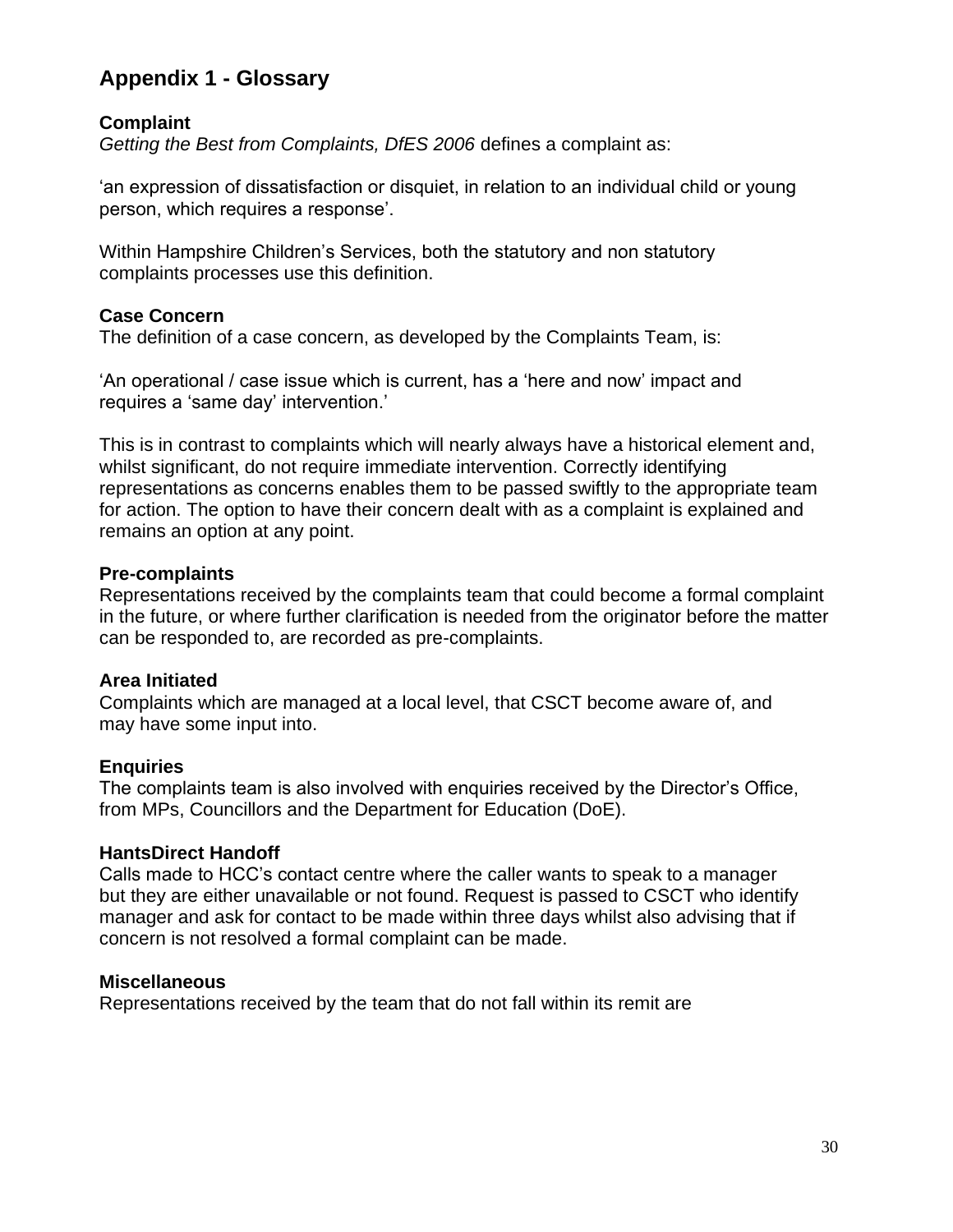recorded on Respond under 'miscellaneous'. These include disciplinary issues, non Children's Services complaints, complaints about other agencies and local authorities.

# **Appendix 2 – The complaints process**

# **Social care complaints process**

Social care complaints are managed under a three stage process. The full statutory process is contained within the guidance '*Getting the best from complaints*' [http://www.dcsf.gov.uk/everychildmatters/resources-and](http://www.dcsf.gov.uk/everychildmatters/resources-and-practice/IG00152/)[practice/IG00152/](http://www.dcsf.gov.uk/everychildmatters/resources-and-practice/IG00152/)

# **Stage 1 – Local Resolution**

The Department aims to resolve as many complaints as possible at Stage 1. Local teams are responsible for responding to these complaints, with support from the Complaints Team as required. Responses are from, or signed off by a senior member of staff at District Manager level.

The Complaints Team will receive and clarify complaints and encourage local teams to respond within the 10 day timescale (with a possible extension to 20 days).

Complaints need to be made within 12 months of the problem occurring.

# **Stage 2 – Investigation**

If the complainant remains dissatisfied with the response they receive at Stage 1, they can ask for their complaint to be investigated at Stage 2. The complaint is then investigated by officers independent to the County Council (the Investigating Officer (IO) and Independent Person (IP)).

The IO, accompanied by the IP, conducts an investigation through meeting with the complainant, key officers and other relevant individuals. They produce a report of their findings to the Department. The Adjudicating Officer (normally the relevant Area Director) will send a response to the complainant within 25 working days, or if that is not possible agree to send the response within 65 working days.

The Complaints Team will commission the IO and IP and liaise with officers. They will act as a point of contact for all involved and advise on specific issues as they arise, ensuring adherence to the guidance.

Before a complaint is escalated to Stage 2, the complaints team offer a face to face meeting with any complainant who is dissatisfied at the conclusion of Stage 1.